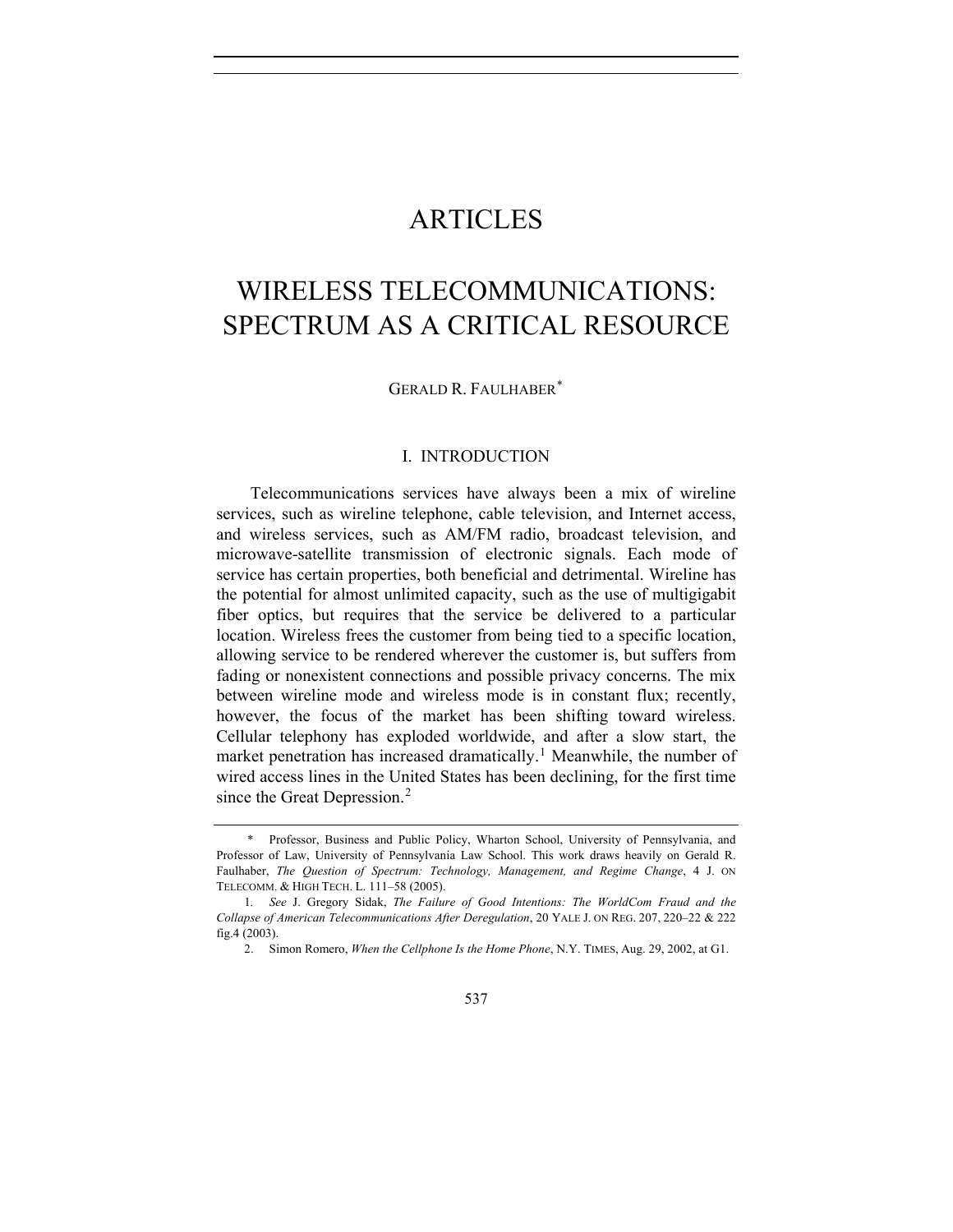The ability of engineers and innovative firms to bring new and compelling wireless telecommunications applications to an evercommunicating market is very impressive, and bodes well for even greater applications in the future. But even the cleverest of engineers cannot escape the one critical resource absolutely required for wireless services to be deployed: electromagnetic spectrum. Wireless services and devices are all radios, emitting electromagnetic radiation into free space and receiving such radiation. If other nearby transmitters are emitting radiation at the same frequency, the intended receivers will be unable to disentangle the signal they wish to receive from the spurious "interfering" signal. Fundamental to wireless technology is the need to solve this potential interference problem.[3](#page-1-0) Since the birth of radio in the 1920s, the interference problem has been solved by government licensing of transmission rights; each licensee is permitted to transmit from a particular place at a particular frequency at a maximum power for a particular application (for example, broadcast radio or police dispatch). $4$  Licensing has traditionally been a highly bureaucratic and political process. The outcome, all agree, has been a hugely inefficient use of spectrum resulting from this "command and control" regulatory allocation of a scarce resource.<sup>[5](#page-1-2)</sup>

Unfortunately, just as the demand for wireless services is skyrocketing, the supply of available spectrum is running short. Unable to recover underutilized spectrum, the government has little to release for new uses.

While the command and control model has few defenders, there is sharp disagreement in the United States about what regime should succeed it.[6](#page-1-3) For years, economists, following Ronald Coase, have favored placing all licenses into the market, permitting both private and public licensees to buy, sell, trade, aggregate, and disaggregate spectrum rights, in a manner

<span id="page-1-0"></span><sup>3.</sup> Interference is defined as "the effect of unwanted energy due to one or a combination of emissions, radiations, or inductions upon reception in a radiocommunication system, manifested by any performance degradation, misinterpretation, or loss of information which could be extracted in the absence of such unwanted energy." 47 C.F.R. § 2.1(c) (2005).

<span id="page-1-1"></span><sup>4</sup>*. See generally* Ronald H. Coase, *The Federal Communications Commission*, 2 J.L. & ECON. 1 (1959).

<span id="page-1-2"></span><sup>5.</sup> Philip J. Weiser & Dale N. Hatfield, *Policing the Spectrum Commons*, 74 FORDHAM L. REV. 663, 671 (2005). This command and control system has been undergoing change over the last fifteen years. For example, in the early 1990s, Congress permitted auctions of spectrum licenses used to offer digital cellular radio services. *Id.* at 670.

<span id="page-1-3"></span><sup>6</sup>*. See* SPECTRUM POLICY TASK FORCE, FCC, REPORT OF THE SPECTRUM RIGHTS AND RESPONSIBILITIES WORKING GROUP 2–3 (2002), *available at* http://www.fcc.gov/sptf/files/SRRWG FinalReport.pdf [hereinafter SPECTRUM TASK FORCE].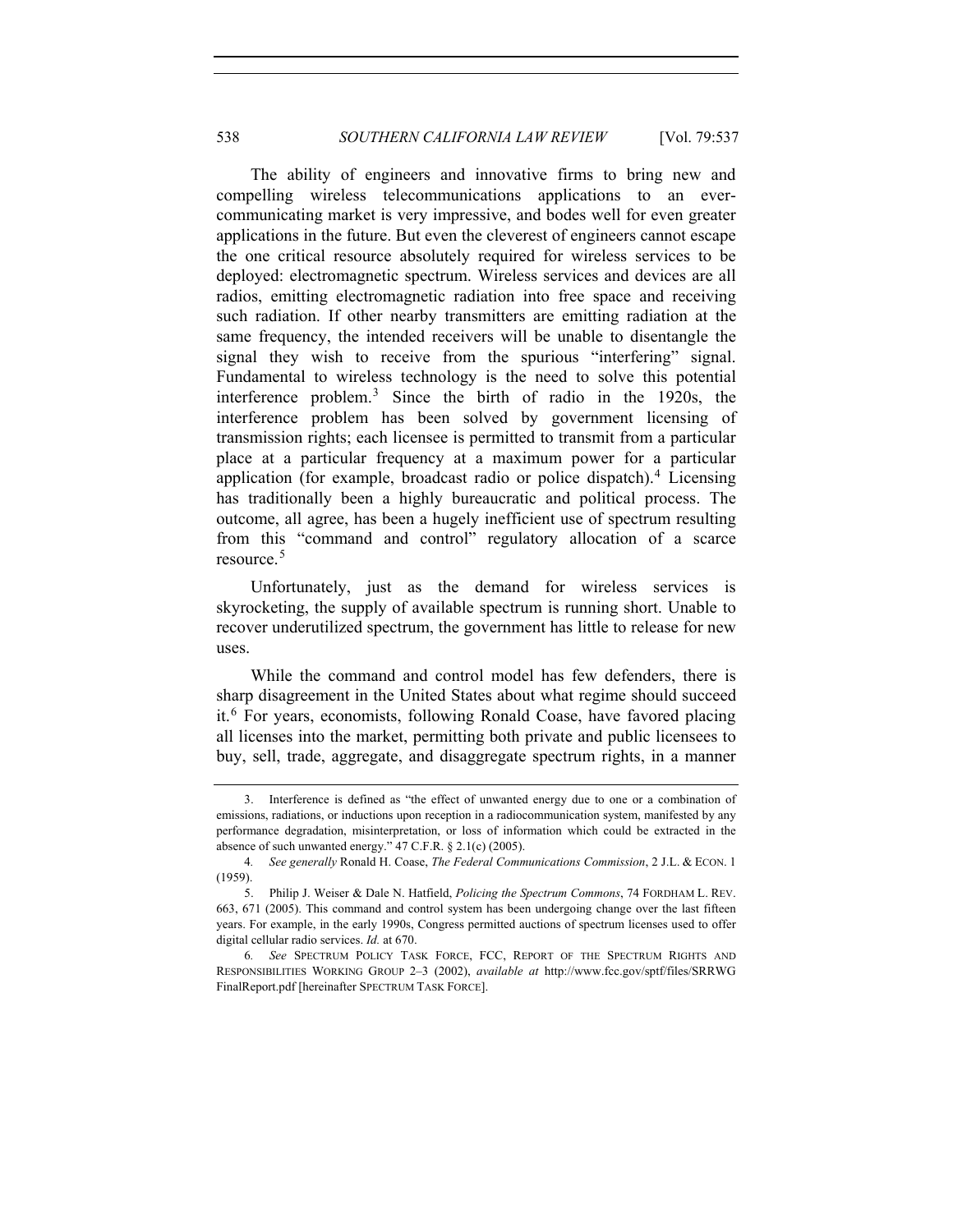unfettered by government-imposed use restrictions.<sup>[7](#page-2-0)</sup> Let the market work its magic, the advocates say, and artificial scarcity will rapidly disappear, giving us more than enough spectrum for many new wireless services. On the other side of the debate are legal scholars and some technocrats who point to new wireless technologies such as cognitive radio and ultrawideband that can potentially manage the interference problem without the need for licenses.<sup>[8](#page-2-1)</sup> Their solution is to create a "commons" in spectrum with no property rights. $9$  Let the hardware work its magic, the advocates say, and artificial scarcity will rapidly disappear.

In the face of the overwhelming growth in the demand for wireless services, it is clear that the United States needs to move away from the bureaucratic command and control model. But do we move to a market model based on property rights in licenses, or do we move to an open commons model based on hardware standards enforced by a regulatory agency? Not only must the regime choice be resolved quickly, so that we may get on with the opportunities that await, but it also must be resolved correctly, so that new technologies and new demands undreamed of today can fulfill the promise of enormous social and economic value portended by wireless.

#### II. THE PROMISE OF WIRELESS

Radio technology is nothing new; it is over one hundred years old, with commercial deployment over eighty years old.<sup>[10](#page-2-3)</sup> Why the excitement? What is it about wireless that has transformed the market? And why now?

There are two properties of wireless that lead to substantial advantages over wired communications: (1) the infrastructure to communicate is much less costly, and (2) the services are mobile.

<span id="page-2-0"></span><sup>7</sup>*. See, e.g.*, Evan Kwerel & John Williams, *A Proposal for a Rapid Transition to Market Allocation of Spectrum* (FCC, Office of Plans & Policy, Working Paper No. 38, 2002), *available at*  http://hraunfoss.fcc.gov/edocs\_public/attachmatch/DOC-228552A-1.pdf.

<span id="page-2-1"></span><sup>8</sup>*. See, e.g.*, Yochai Benkler, *Overcoming Agoraphobia: Building the Commons of the Digitally Networked Environment*, 11 HARV. J.L. & TECH. 287, 394 (1998) ("Providing an appropriate regulatory space for unlicensed wireless operations is the only available option for allowing the development of unowned information infrastructure.").

 <sup>9.</sup> *See supra* Part IV.

<span id="page-2-3"></span><span id="page-2-2"></span><sup>10.</sup> *See* Public Broadcasting Service, A Science Odyssey: People and Discoveries: KDKA Begins to Broadcast, http://www.pbs.org/wgbh/aso/databank/entries/dt20ra.html (last visited Apr. 10, 2006).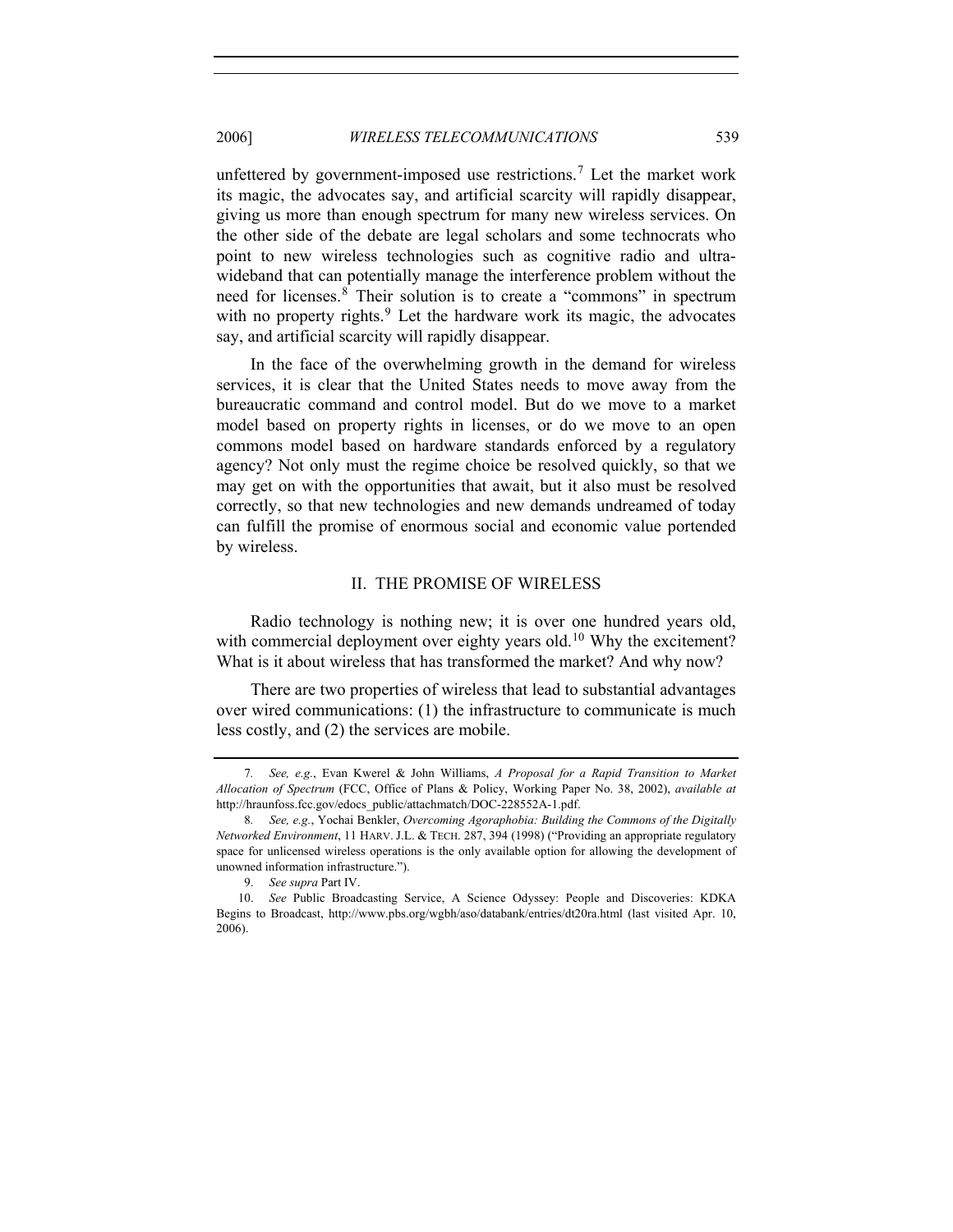#### A. INFRASTRUCTURE

Wired communications require not only a receiving unit and a transmitting unit—for example, a wired telephone is both: a "transceiver"—but also a physical network infrastructure to transmit the signal. This could be the telephone network or the cable television network. Wired service also requires wires to and from every location of a transceiver, and wires across the country and the world to carry those signals. This huge infrastructure is extremely capital intensive and highly distributed geographically. For decades, it was so expensive to build such networks that they were considered a natural monopoly—too expensive to duplicate and therefore not a likely candidate for the competitive market.<sup>[11](#page-3-0)</sup>

With wireless, this huge wired network infrastructure is simply not needed. A radio station can build a transmitter tower, its customers can buy a radio, and without any more infrastructure than this, communications can take place.<sup>[12](#page-3-1)</sup> A very good example is the mass distribution of cable television. Much of the United States has been wired for cable television since the mid-1980s, a build-out that required large capital investments over decades.[13](#page-3-2) In the early 1990s, satellite operators launched direct broadcast satellite ("DBS") service, in which television signals were distributed direct from a satellite to homes equipped with small antennas.<sup>[14](#page-3-3)</sup> Without creating any infrastructure (other than the transmitter and receivers), DBS could distribute subscription television to most homes in the United States wirelessly.[15](#page-3-4) Today, some firms hope to provide customers with broadband access via terrestrial-fixed wireless transmitters,

<span id="page-3-2"></span>13*. See* National Cable & Telecommunications Association, Industry Overview: History of Cable Television, http://www.ncta.com/Docs/pagecontent.cfm?pageID=96 (last visited Mar. 25, 2006).

<span id="page-3-3"></span>14*. See* Direct Broadcast Satellite, http://www.museum.tv/archives/etv/D/htmlD/directbroadc/ directbroadc.htm (last visited Mar. 25, 2006).

<span id="page-3-0"></span><sup>11</sup>*. See, e.g.*, ALFRED KAHN, THE ECONOMICS OF REGULATION: PRINCIPLES AND INSTITUTIONS 127–51 (1988).

<span id="page-3-1"></span><sup>12.</sup> Wireless technologies on the horizon, but not commercially deployed, such as mesh networks, may do away with all infrastructure, even towers, and rely on each handset to relay messages to other handsets to complete a communication. Benkler, *supra* note 8, at 294–95. In this extreme form, the handsets also collectively constitute the infrastructure. Some military field systems are based on this model. *See* Stuart Minor Benjamin, *Spectrum Abundance and the Choice Between Private and Public Control*, 78 N.Y.U. L. Rev. 2007, 2024 (2003).

<span id="page-3-4"></span><sup>15.</sup> To have reception in the United States, the home must have a clear view of the southern sky. *See* Smart Computing, Direct Broadcast Satellite: TV & More, http://www.smartcomputing.com/ editorial/article.asp?article=articles/archive/g0806/41g06/41g06.asp&guid= (last visited Mar. 11, 2006). In heavily wooded areas or cities, many homes may not be able to receive DBS signals without building a rather expensive antenna.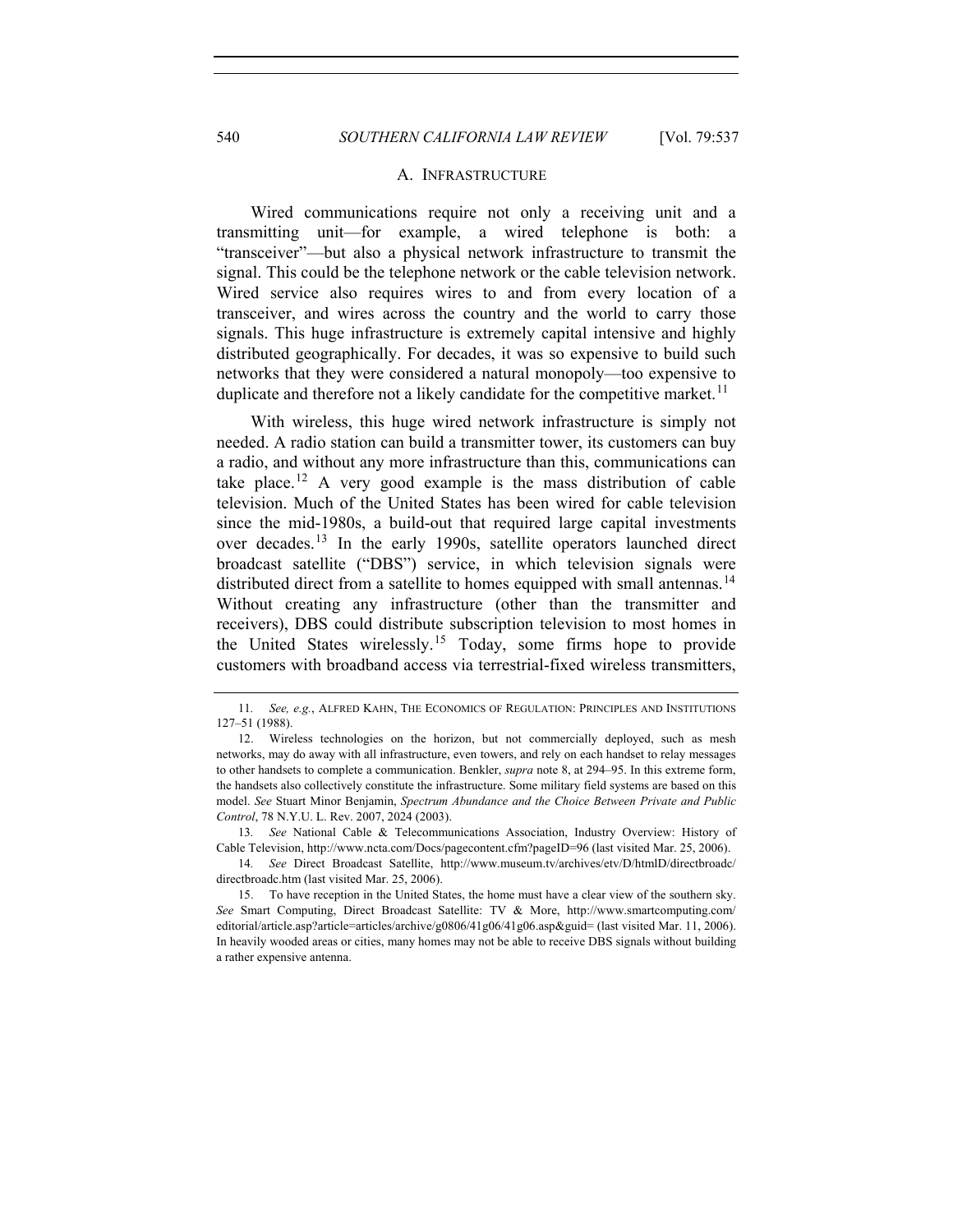bypassing cable modems and digital subscriber line ("DSL") service, which both require wired infrastructure.<sup>[16](#page-4-0)</sup>

#### B. MOBILITY

The most obvious benefit of wireless is that the user is untethered from the transceiver. In the static world of the last century, it was likely that an individual would be either at home or at the office; thus, the individual had two phones, one to cover each situation. Even today, registering or applying for a service or a good usually requires revealing both a home and a business phone number. Increasingly, professionals ask that they be contacted on their wireless phone. A highly mobile workforce (and population in general) needs to be able to reach others and be reached at all times, wherever they might be.<sup>[17](#page-4-1)</sup> Being tethered to a specific phone location, or even several phone locations, is too constraining and inefficient. This represents a change in our relationship with communication devices; a transceiver now is associated with an individual, not a location.<sup>[18](#page-4-2)</sup> Family members no longer have to share the household phone; each household member can now have his or her own phone, doing away with the need for the awkward "teenager" phone. The use of cell phones on the go is so ubiquitous that it is now perceived as a traffic danger, as more drivers "multitask," driving while talking.<sup>[19](#page-4-3)</sup> Wireless is leading a shift from "place" as the communications node to "person" as the communications node.

Mobility, however, comes in various flavors, not all of which are quite as mobile as one might think. Full mobility generally implies that the service can be used while the customer is actually moving: in a car, on a train, and perhaps in an airplane. Technically, this is a demanding feature, and while digital cell phones have it, some forms of data services do not. For example, early versions of the much-ballyhooed—but so far

<span id="page-4-0"></span><sup>16.</sup> The benefits of reduced infrastructure deployment costs are explained thoroughly in Benjamin, *supra* note 12, at 2039–41.

<span id="page-4-1"></span><sup>17.</sup> Phones designed for a mobile population, such as hotel phones and coin phones, have shown declining usage as travelers have opted for their cell phones instead. *See* Choi Kyong-ae, *Mobile Phones Drive Out Street Phone Booths*, KOREA TIMES, Aug. 15, 2004, *available at* http://times. hankooki.com/lpage/tech/200408/kt2004081519333011790.htm; *Payphones Face the Axe*, BRISTOL EVENING POST (U.K.), Apr. 21, 2004, at 20.

<sup>18</sup>*. See* Romero, *supra* note 2.

<span id="page-4-3"></span><span id="page-4-2"></span><sup>19</sup>*. See* Zay N. Smith, *Cell Phoning and Driving Turns the Young into Old*, CHI. SUN-TIMES, Feb. 20, 2005, at 30.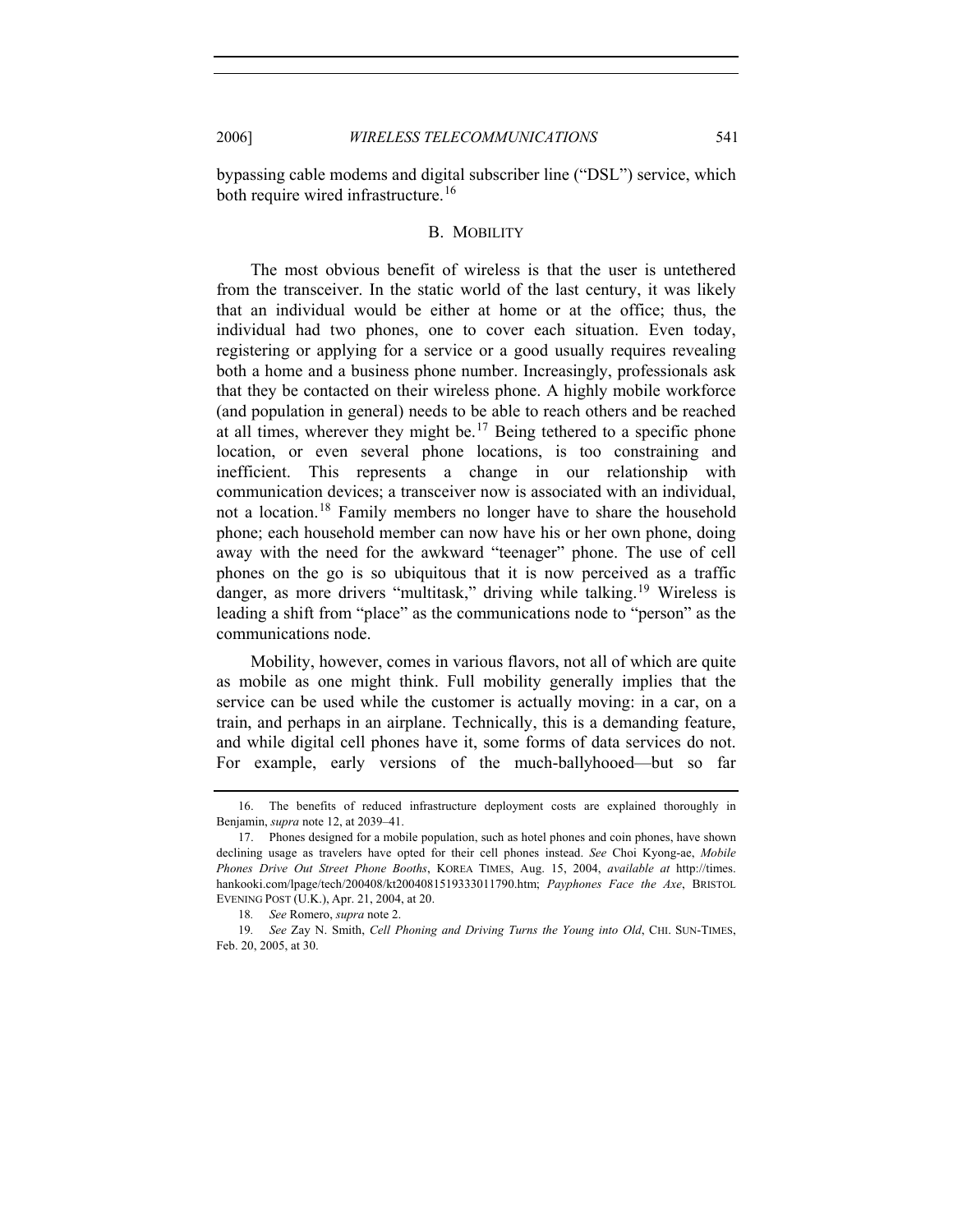undelivered to the public—WiMA $X^{20}$  $X^{20}$  $X^{20}$  technology for computer data service (wireless broadband) only work as long as the computer is not actually moving while connected.<sup>[21](#page-5-1)</sup> The technology, however, will permit the customer to connect at different locations throughout its coverage.<sup>[22](#page-5-2)</sup> Regardless of the form it takes, wireless mobility brings features and functions not available through traditional wireline services.

The business market for wireless communications has grown rapidly, including voice, email (for example, Blackberry service), and more recently, computer data services (for example, Verizon's Broadband Access service).<sup>[23](#page-5-3)</sup> The primary target in the business market is the mobile professional—for example, salespersons and consultants, medical professionals, and service personnel.<sup>[24](#page-5-4)</sup> Anyone who works away from the office or plant is a likely user of business-oriented wireless. Most employees, however, are stationary and well-served by internal wired corporate networks, augmented by on-site Wi-Fi access points.

Wireless technology targets not only people, but also things: GPS (global positioning system) transponders in containers of all shapes and sizes help logistic firms track shipments.<sup>[25](#page-5-5)</sup> Should RFID (radio frequency identification) tags become widely distributed, individual products, perhaps even individual mobile employees, could be tracked wirelessly. It is likely, however, that further product development for the business market will be limited. The principal future expansion of the wireless business market will be in the small-to-medium enterprise market.<sup>[26](#page-5-6)</sup>

<span id="page-5-0"></span><sup>20.</sup> WiMAX has been touted as the wireless broadband solution of the future, with potentially ubiquitous deployment and a 30–45 mile range, compared to Wi-Fi's 100–200 foot range. Hopes for early deployment have not materialized, and as developers come to grips with actually building and deploying the technology—as opposed to *talking about* building and deploying it—the date of full rollout has been pushed to 2007, as of this writing. *See* Jeff Goldman, *Clarifying WiMax Certification*, WI-FI PLANET, Nov. 21, 2005, http://www.wi-fiplanet.com/columns/article.php/3565806.

<span id="page-5-1"></span><sup>21.</sup> *See, e.g.*, MICHAEL W. THELANDER, SIGNALS RESEARCH GROUP, WIMAX: OPPORTUNITIES AND CHALLENGES IN A WIRELESS WORLD 14 (2005), http://www.cdg.org/resources/white\_papers/files/ WiMAX%20July%202005.pdf.

<span id="page-5-2"></span><sup>22.</sup> WiMAX: Wireless Broadband for the World—An Interview with Jim Johnson, http://www.intel.com/netcomms/columns/jimj105.htm (last visited Mar. 25, 2006).

<span id="page-5-3"></span><sup>23.</sup> *See* TelecomWeb, Are Americans Cutting the Cord?, http://www.telecomweb.com/news/ 1126553457.htm (last visited Mar. 25, 2006).

<span id="page-5-6"></span><span id="page-5-5"></span><span id="page-5-4"></span><sup>24.</sup> *See Verizon Wireless Announces Rollout of 3G Network to Atlanta*, BUS. WIRE, Sept. 22, 2004 [hereinafter *Rollout*]. *See also* Beckie Kelly Schuerenberg, *How Does Mobile Tech Measure Up?*, HEALTH DATA MGMT., July 2005, at 42 (noting that physicians are demanding specialized mobile hardware which they can take with them to where the patients are located).

<sup>25</sup>*. See Tech in Focus: Shipment Tracking*, COM. CARRIER J., Aug. 2005, at 42.

<sup>26</sup>*. See Rollout*, *supra* note 24.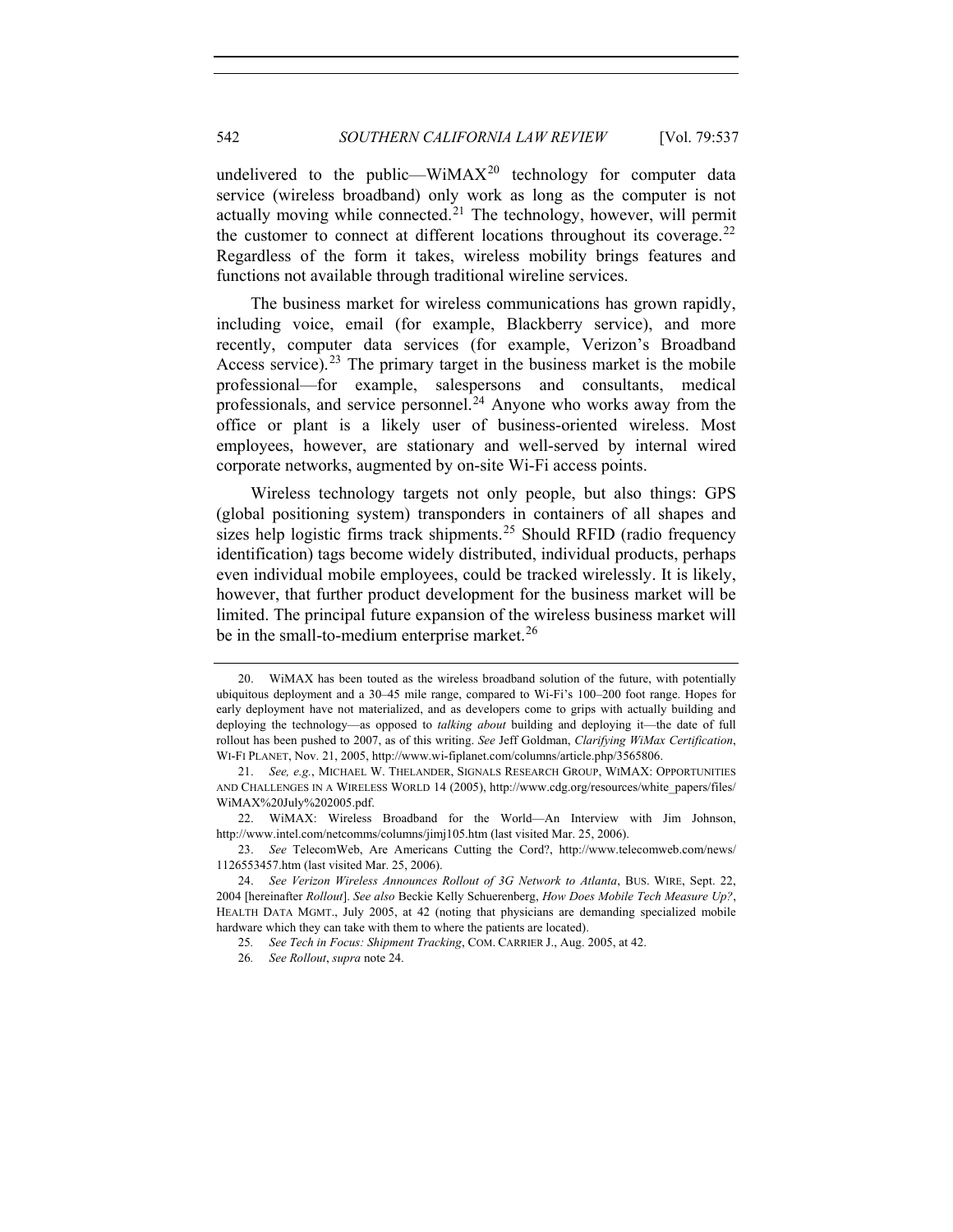#### 2006] *WIRELESS TELECOMMUNICATIONS* 543

The consumer market shows a great deal more promise for expanding wireless technologies. Developments in this market are occurring extremely rapidly. For example, consumers are buying ring-tones, downloading music, web surfing, keeping personal records via PDAs, and viewing videos on those tiny screens.<sup>[27](#page-6-0)</sup> Data services such as Verizon's Broadband Access hint at higher bandwidth and more functionality to come.[28](#page-6-1) Enriching consumer offerings appears to be the margin of competition today and into the near future. The success of this strategy has been tested in Korea and Japan, both of which are significantly ahead of the United States in deployment of advanced services.<sup>[29](#page-6-2)</sup> The profitability of more and better consumer services is not completely clear at this stage, but manufacturers and service providers are busily competing on this dimension. Meanwhile, the rapid deployment of Wi-Fi in home networking has been a success for manufacturers selling products in the unlicensed bands, which need no wireless service provider.<sup>[30](#page-6-3)</sup>

#### C. DRAWBACKS OF WIRELESS

The benefits of wireless are not without cost. The drawbacks of wireless are closely related to the complete dependence of wireless services on the use of spectrum. The drawbacks are of two forms: (1) access to spectrum may be difficult to obtain—currently, spectrum is in short supply and it is allocated bureaucratically;<sup>[31](#page-6-4)</sup> and (2) wireless transmission traditionally has been noisier than wireline transmission.<sup>[32](#page-6-5)</sup> The two issues are related; a shortage of spectrum may require communications to conserve on bandwidth, resulting in a higher noise level. For example, a two-way voice communication over a narrowband channel (for example, "walkie-talkie") may result in poor reception and the inability of communicating parties to understand one another.

<span id="page-6-0"></span><sup>27</sup>*. See* Jerry Langton, *Tiny Devices Pack a Powerful Punch*, TORONTO STAR, Nov. 10, 2005, at K6 (discussing the Treo 650, Sony PSP, and Apple iPod).

<sup>28</sup>*. See* Brad Stone, Kay Itoi & Emily Flynn, *The Wireless World*, NEWSWEEK, June 2004, at 60.

<span id="page-6-2"></span><span id="page-6-1"></span><sup>29</sup>*. See* Moon Ihlwan, *Half the World's Hot Spots*, BUS. WK., Apr. 28, 2003, at 53; Kim Taegyu, *Korea's Wireless Internet Market Explodes*, KOREA TIMES, Nov. 5, 2004, *available at* http://times. hankooki.com/lpage/tech/200411/kt2004110418252711800.htm.

<span id="page-6-3"></span><sup>30</sup>*. See* FCC, ANNUAL REPORT AND ANALYSIS OF COMPETITIVE MARKET CONDITIONS WITH RESPECT TO COMMERCIAL MOBILE SERVICES 80–84 (2003), *available at* http://hraunfoss.fcc.gov/edocs \_public/attachmatch/FCC-03-150A1.pdf (discussing deployment of Wi-Fi devices). *See also* Kevin Werbach, *Supercommons: Toward a Unified Theory of Wireless Communication*, 82 TEX. L. REV. 863, 958 (2004).

<span id="page-6-4"></span><sup>31.</sup> SPECTRUM TASK FORCE, *supra* note 6, at 3. *See also* Werbach, *supra* note 30, at 890, 970 (noting the spectrum drought and the fact that over ninety percent of spectrum below 3 GHz is subject to service-specific licenses).

<span id="page-6-5"></span><sup>32</sup>*. See* OCTASTIC, VOICE QUALITY IN WIRELESS NETWORKS 7–8 (2006), http://www.vectronics.co.il/\_Uploads/137oct6100wp2002.pdf.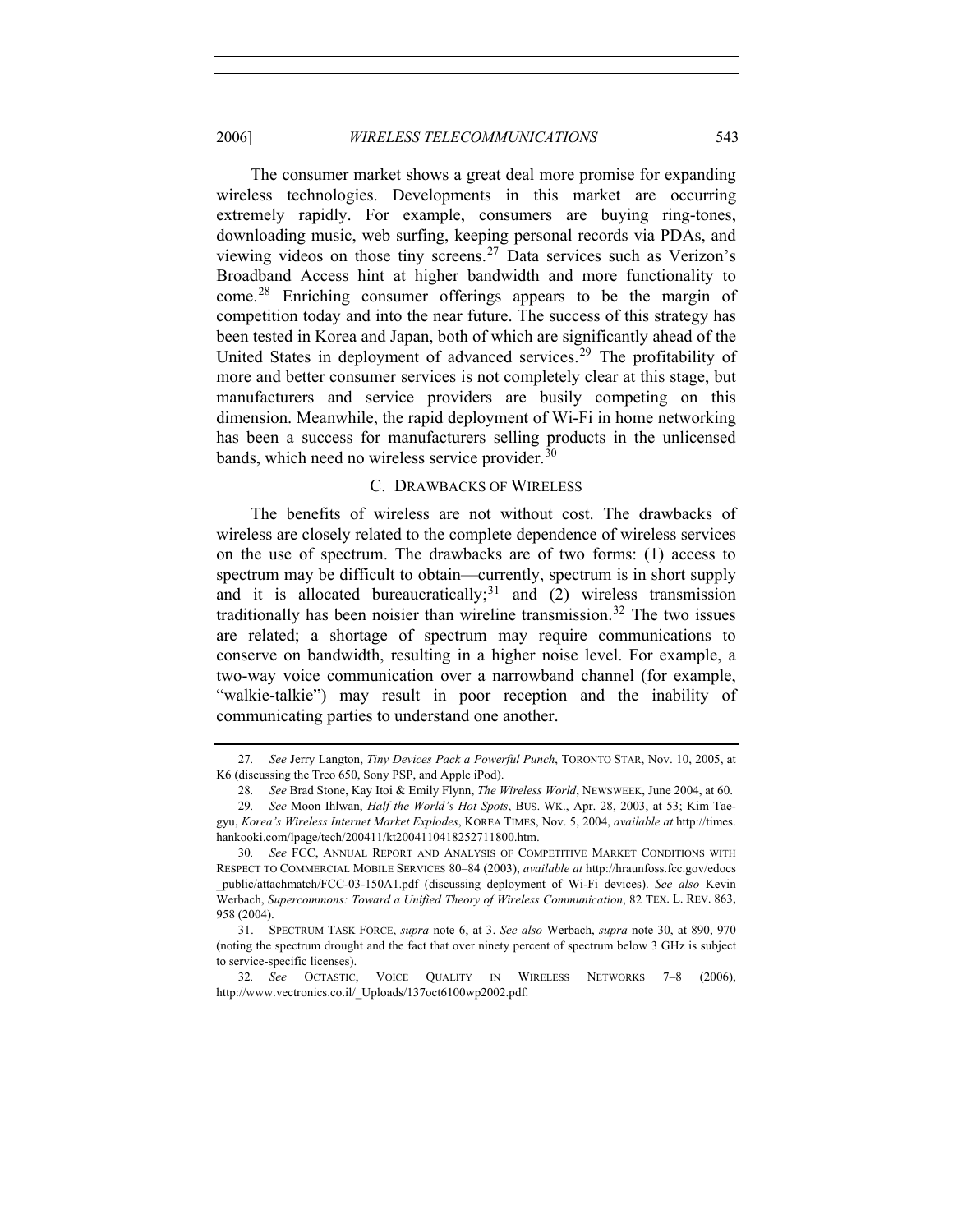Recent technological developments have made significant strides in reducing these costs, primarily through digital radio. The original cellular telephone service ("AMPS") was analog, as was virtually all radio prior to 1980; it used a large swath of spectrum bandwidth and delivered noisy voice channels.<sup>[33](#page-7-0)</sup> PCS, the digital version of cellular service, was introduced in the early 1990s.<sup>[34](#page-7-1)</sup> It not only provided much clearer channels with minimal static, but also permitted more channels to be operated within a given bandwidth, by a factor of three to five.<sup>[35](#page-7-2)</sup> Digital thus increased the utilization of bandwidth and increased the quality of the wireless transmission. It is arguable that the digitalization of radio, with its concomitant efficiency gains and quality gains, has turned two-way radio from the province of the military and the hobbyists into a mass market phenomenon of extraordinary scope.

The future of wireless will be driven by the ability of engineers to deliver ever more amazing capabilities to our mobile devices and the ability to provide the spectrum bandwidth required to reliably and clearly transmit information, both voice and data, to where we need it, when we need it. Of these two drivers, the evidence is overwhelming that the engineers are doing their part. Every day sees the introduction of services and products on cell phones and Wi-Fi networks. And as rapid as change has been in the United States, other countries are even more advanced. Mobile devices in Korea and Japan permit the viewing of movies and conducting two-way video conversations on advanced cell phones, as well as fast access to the World Wide Web and a vast array of information services.<sup>[36](#page-7-3)</sup> For the last several years, East Asia has provided the model for the future of this business in the United States, and will continue to do so for at least the next few years.<sup>[37](#page-7-4)</sup>

But what of the second driver, the ability to provide spectrum bandwidth? The picture here is much darker: beset by old regulations and resistance to change, and more importantly, by fundamental disagreements

<span id="page-7-0"></span><sup>33.</sup> For a general history of cellular radio technology, see John W. Berresford, *The Impact of Law and Regulation on Technology: The Case History of Cellular Radio*, 44 BUS. LAW. 721 (1989).

<span id="page-7-1"></span><sup>34.</sup> *See In re* Amendment of the Commission's Rules to Establish New Pers. Commc'ns Servs., 6 F.C.C.R. 6601 (1991).

<span id="page-7-2"></span><sup>35</sup>*. See* Nie Sen, Analog vs. Digital Wireless Technology (Aug. 10, 1999) (unpublished manuscript), *available at* http://www.tml.tkk.fi/Studies/Tik-110.300/1999/Wireless/analog\_2.html.

<span id="page-7-4"></span><span id="page-7-3"></span><sup>36</sup>*. See* Tae-gyu, *supra* note 29. *See also* Patrick Marshall, *Has Phone Found Its Calling? Latest Models Let You Browse Web, Check Mail*, SEATTLE TIMES, Mar. 13, 2004, at E6 (reviewing Motorola's Internet-capable MPx200 cell phone); *supra* text accompanying note 29.

<sup>37</sup>*. See* Ihlwan, *supra* note 29.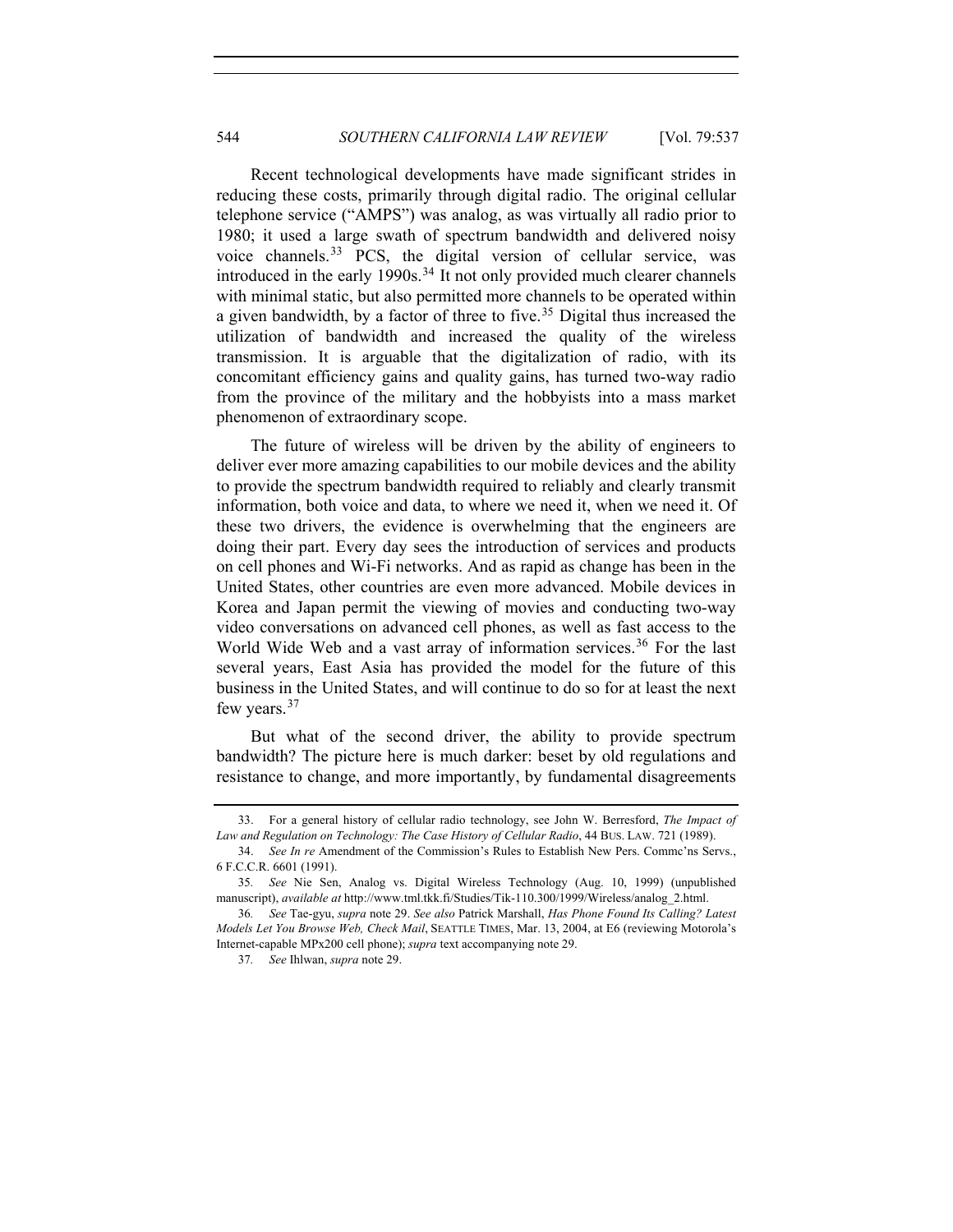as to the appropriate direction that change in spectrum management should take.[38](#page-8-0)

#### III. INTERFERENCE AND SPECTRUM MANAGEMENT

The freedom that wireless brings depends on the ability to transmit radio energy (waves) from a transmitter through space to a receiver, and on the ability of the receiver to receive these signals in space with minimal interference from other signals.<sup>[39](#page-8-1)</sup> The signals of wireless obviously are not contained in wires, which are generally privately owned and operated, but instead are transmitted through open space, and can be heard (or garbled) by anyone with a proper receiver. Every transmitter radiates power at a certain frequency—more accurately, a band of frequencies, for example, 1800.02–1800.03 MHz—at a certain location (for example, downtown Philadelphia, at a certain power (for example, 1 watt peak).<sup>[40](#page-8-2)</sup> The width of the band—in the above example, 0.01 MHz, or 10 KHz—is the bandwidth of the signal, and is a rough measure of the information capacity of the signal.<sup>[41](#page-8-3)</sup> A key element in transmission via a public space is freedom from interfering signals. If another transmitter is emitting radiation at the same frequency in the same location, then receivers will receive both waveforms and will be unable to distinguish between the two signals, resulting in an unintelligible signal and bad reception.<sup>[42](#page-8-4)</sup>

This interference problem became evident in the early days of radio, when broadcasting was just taking off.<sup>[43](#page-8-5)</sup> Signal interference in major radio markets caused significant difficulties, and the solution chosen at the time (1927) was that the government would control the airwaves (in the "public interest") and allocate frequencies to specific uses, such as police and fire department radios, AM radios, marine radiotelephones, and taxi dispatch.<sup>[44](#page-8-6)</sup> Within each allocated band, the government—after 1934, the Federal

<sup>38</sup>*. See, e.g.*, SPECTRUM TASK FORCE, *supra* note 6, at 2.

<sup>39</sup>*. See, e.g.*, Weiser & Hatfield, *supra* note 5, at 666–68.

<sup>40</sup>*. See id.*

<span id="page-8-3"></span><span id="page-8-2"></span><span id="page-8-1"></span><span id="page-8-0"></span><sup>41.</sup> *See* C.E. Shannon, *A Mathematical Theory of Communication*, 27 BELL SYS. TECHNICAL J. 623, 639–42 (1948). Other factors affect information capacity, such as digital versus analog transmission, encryption of the information, presence of error-correction encoding, and the use of compression technologies, among others. *See, e.g.*, Werbach, *supra* note 30, at 869. Frequency bandwidth, however, acts as the principal constraint on information capacity. For a simplified but illuminating discussion of the tradeoffs between power, bandwidth, switching, and processing power, see George Gilder, *The New Rule of Wireless*, FORBES ASAP, Mar. 29, 1993, at 96–99.

<sup>42</sup>*. See* Werbach, *supra* note 30, at 869.

<sup>43.</sup> Coase, *supra* note 4, at 2–4.

<span id="page-8-6"></span><span id="page-8-5"></span><span id="page-8-4"></span><sup>44</sup>*. See* Werbach, *supra* note 30, at 867–71. *See also* Radio Act of 1927, Pub. L. No. 99-632, 44 Stat. 1162.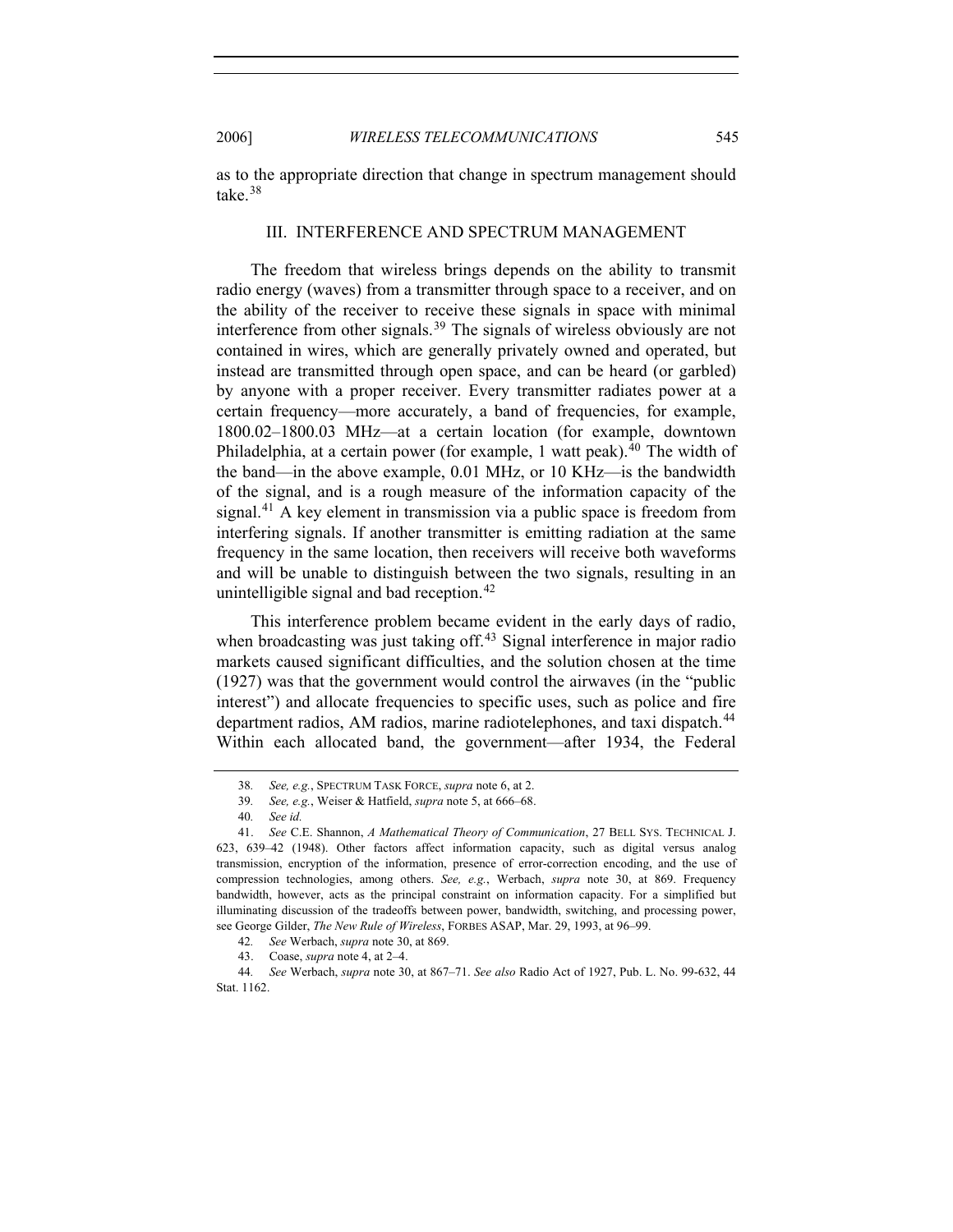Communications Commission  $(\text{``FCC''})^{45}$  $(\text{``FCC''})^{45}$  $(\text{``FCC''})^{45}$ —would assign specific frequency bands to individual users, who obtained operating licenses for specific frequency/ location/ power/ use bundles.<sup>[46](#page-9-1)</sup> For example, the Yellow Cab Company of Philadelphia would be granted a license to operate at a specific frequency in the taxi dispatch band, in Philadelphia (generally at a specific tower location), at a certain power level, and only for the purpose of taxi dispatch.<sup>[47](#page-9-2)</sup> Operating outside the license parameters was illegal and could result in a fine or license revocation.

#### IV. SPECTRUM MANAGEMENT BY BUREAUCRACY

Over the years, this bureaucratic and political form of resource allocation worked well enough. New uses such as broadcast television, garage door openers, cordless phones, and microwave ovens, arrived in a steady stream, but new developments in radio technology arrived even more quickly, allowing expansion of the usable spectrum to accommodate these new uses.<sup>[48](#page-9-3)</sup> Unfortunately, the new demands for wireless services are significantly straining this capacity.<sup>[49](#page-9-4)</sup> More particularly, the huge inefficiencies engendered by seventy-five years of bureaucratic spectrum management are manifest in the large swaths of spectrum that were licensed but never used.<sup>[50](#page-9-5)</sup> Since spectrum is licensed, it cannot be used without the licensee's and the FCC's permission.<sup>[51](#page-9-6)</sup> And even if the licensee would be interested in selling or leasing the spectrum, significant barriers exist to the bandwidth being put to its highest valued use. In particular, almost all spectrum licenses have use restrictions that specify the particular use to which that bandwidth must be put, such as taxi dispatch, broadcast television, and police radio.<sup>[52](#page-9-7)</sup> The transfer of licenses, even subject to these

51. 47 U.S.C. § 310(d) (2000).

<span id="page-9-7"></span><span id="page-9-6"></span>52. A good example of this bureaucratic ossification of license use is evidenced by corporations invested in so called "wireless cable" which, upon discovering a more lucrative business model in

<span id="page-9-0"></span><sup>45.</sup> Communications Act of 1934, ch. 652, 48 Stat. 1064 (codified as amended at 47 U.S.C. §§ 151–614 (2000)). Radio spectrum for use by the federal government, such as the military, Federal Aviation Administration, and other government users, is managed by the Department of Commerce's National Telecommunications and Information Administration. Telecommunications Authorization Act of 1992, Pub. L. No. 102-538, 106 Stat. 3533, 3534 (codified as amended at 47 U.S.C. § 902 (2000 & Supp. 2002)).

<sup>46.</sup> Weiser & Hatfield, *supra* note 5, at 667–68.

<sup>47.</sup> *See id*.

<sup>48.</sup> *Id.* at 671–72.

<span id="page-9-4"></span><span id="page-9-3"></span><span id="page-9-2"></span><span id="page-9-1"></span><sup>49.</sup> *See* Thomas W. Hazlett, *The Wireless Craze, the Unlimited Bandwidth Myth, the Spectrum Auction* Faux Pas*, and the Punchline to Ronald Coase's "Big Joke": An Essay on Airwave Allocation Policy*, 14 HARV. J.L. & TECH. 335, 556 (2001); Werbach, *supra* note 30, at 890.

<span id="page-9-5"></span><sup>50.</sup> For example, UHF is licensed for 330 MHz of spectrum but is not presently utilized in any commercially viable form.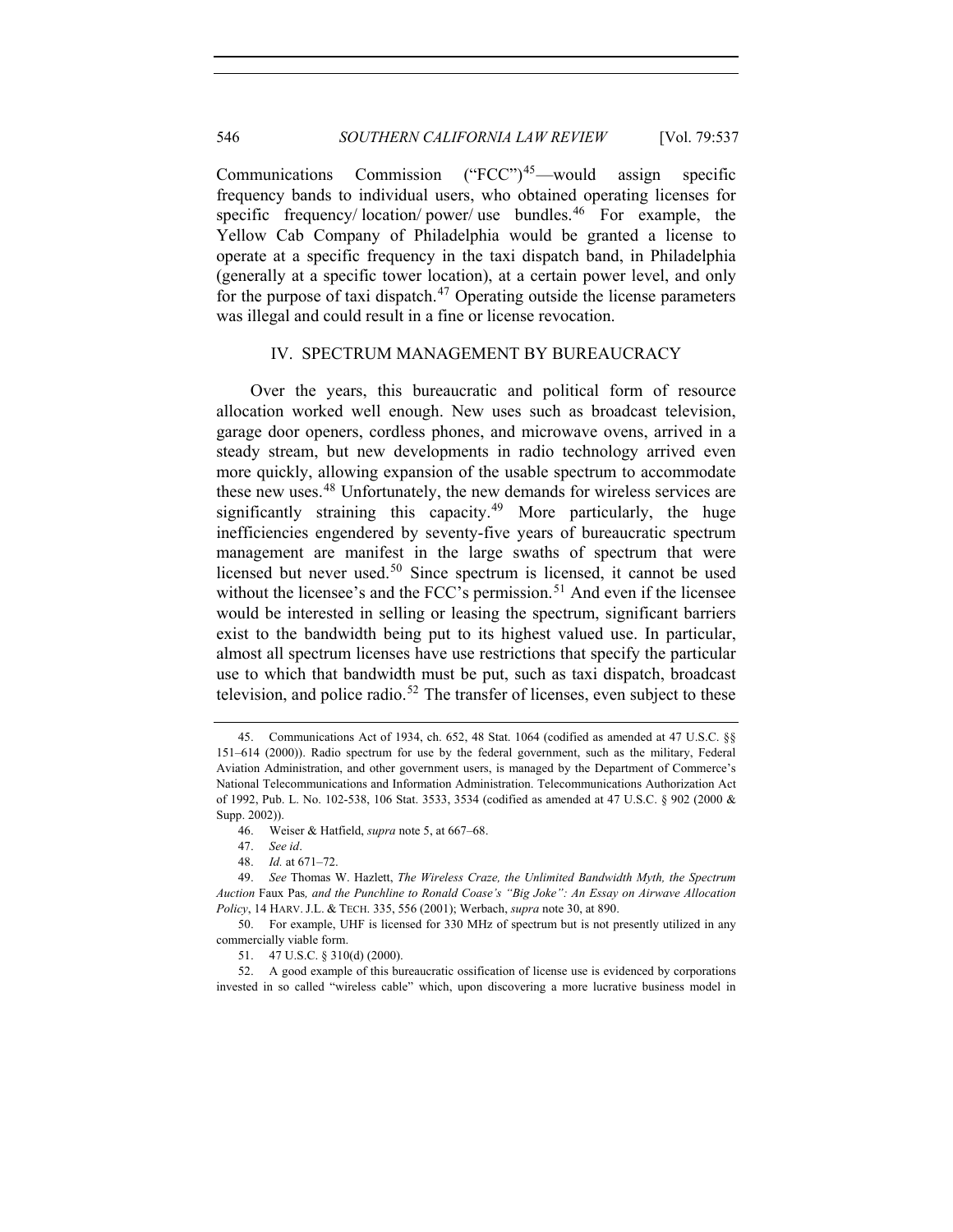restrictions, is subject to FCC approval and scrutiny.<sup>[53](#page-10-0)</sup> The unfortunate result is that cellular companies are straining within their bandwidth restrictions and are unable to obtain new bandwidth to expand their businesses, while large amounts of bandwidth tied up by UHF television broadcast licensees, for example, are serving no useful purpose whatsoever.<sup>[54](#page-10-1)</sup>

In addition to licensed frequency bands, the FCC has also set aside certain bands for unlicensed devices, including cordless phones, garage door openers, and baby monitors.<sup>[55](#page-10-2)</sup> Anyone can operate a device within these designated frequencies—again, each unlicensed band is restricted to certain uses—without a license.<sup>[56](#page-10-3)</sup> Interference is controlled by the simple expedient of requiring the devices to operate at rather low power. Thus, the cordless phone in my home does not interfere with the cordless phone in my next door neighbor's home because the power is too low for the signal to reach my neighbor's cordless phone. Recently, unlicensed spectrum has been used to deploy Wi-Fi devices, a very popular means of creating an on-location network to access the Internet via a high-speed modem.<sup>[57](#page-10-4)</sup> Again, the utilization of this spectrum varies: some unlicensed spectrum is heavily used, some is virtually empty.<sup>[58](#page-10-5)</sup> And as with most licensed spectrum, no effort is made to measure the efficiency with which the spectrum is used, and apparently little effort, aside from auctions, is made to ensure that any spectrum is allocated to its highest valued use.

Bureaucratic allocation of spectrum is not the only source of the gross inefficiencies in spectrum use. The FCC is the locus of dispute resolution,<sup>[59](#page-10-6)</sup> and when parties claim interference from other transmitters, the FCC is the body responsible for resolving such disputes, which often take years to

broadband wireless Internet access, were unable to convince the FCC to allow this deviation in use. *See*  Hazlett, *supra* note 49, at 340.

<sup>53</sup>*. See* 47 U.S.C. § 310(d).

<span id="page-10-1"></span><span id="page-10-0"></span><sup>54</sup>*. See* Reza Dibadj, *Regulatory Givings and the Anticommons*, 64 OHIO ST. L.J. 1041, 1053 (2003). Evan Kwerel and John Williams estimate that reallocating this wide swath of spectrum by public auction would result in an increase in public good of over \$1 billion in Los Angeles over an eight-year period. Evan R. Kwerel & John R. Williams, *Changing Channels: Voluntary Reallocation of UHF Television Spectrum*, at vii (FCC, Office of Plans & Policy, Working Paper No. 27, 1992), *available at* http://www.fcc.gov/Bureaus/OPP/working\_papers/oppwp27.pdf.

<sup>55.</sup> Werbach, *supra* note 30, at 958.

<sup>56.</sup> *See* 47 C.F.R. § 15.1 (2005).

<sup>57</sup>*. See* Werbach, *supra* note 30, at 958.

<span id="page-10-5"></span><span id="page-10-4"></span><span id="page-10-3"></span><span id="page-10-2"></span><sup>58</sup>*. See* SPECTRUM POLICY TASK FORCE, FCC, REPORT OF THE UNLICENSED DEVICES AND EXPERIMENTAL LICENSES WORKING GROUP 9–11 (2002), *available at* http://www.fcc.gov/sptf/files/ E&UWGFinalReport.pdf.

<span id="page-10-6"></span><sup>59</sup>*. See* Red River Broad. Co. v. FCC, 98 F.2d 282, 285 (D.C. Cir. 1938); 47 C.F.R. § 1.701 (2005).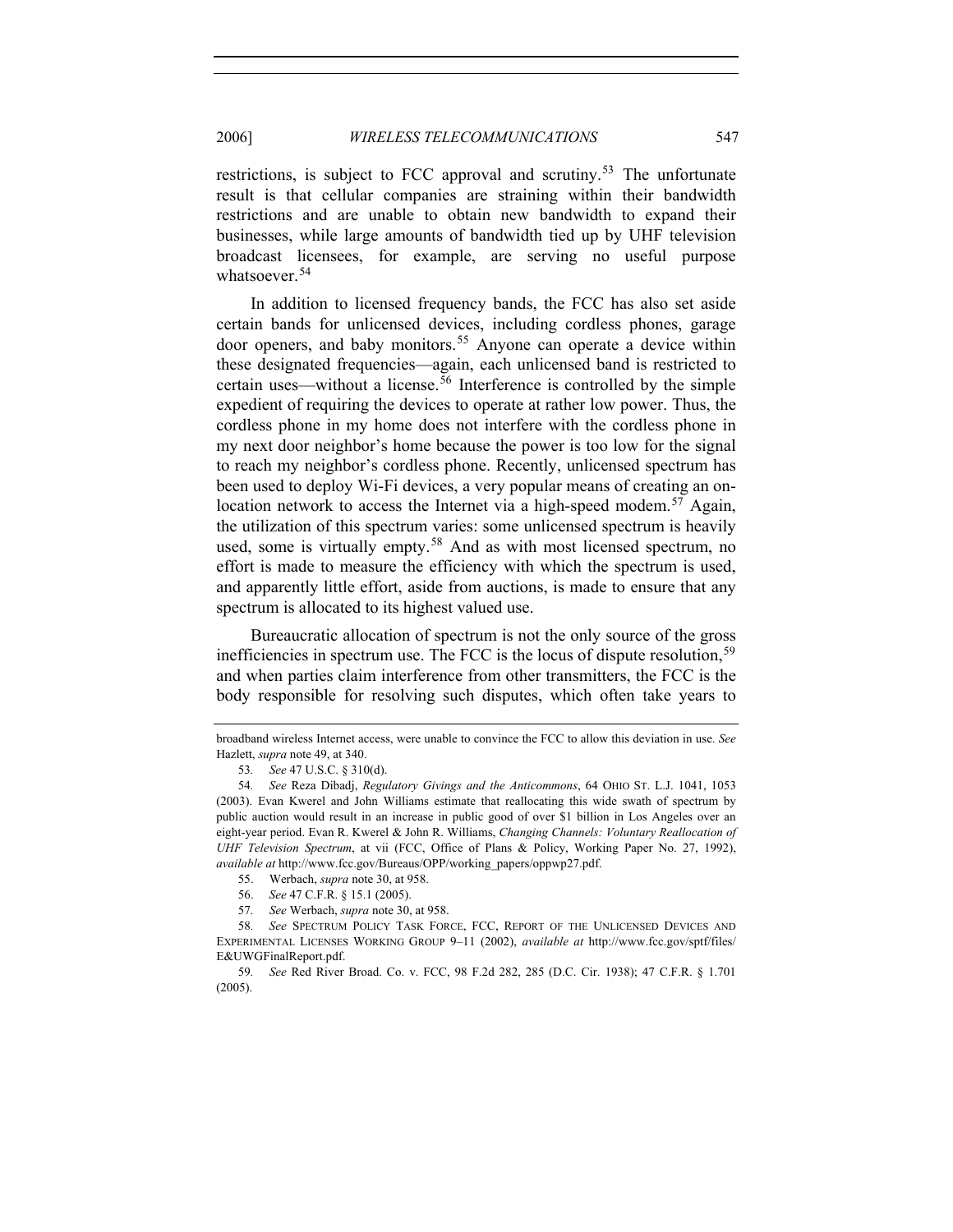resolve and even then are subject to court challenge. A single notorious example makes the point: the NextWave Communications case,  $60$  in which NextWave bid on a very large swath of spectrum at auction and soon after declared bankruptcy.<sup>[61](#page-11-1)</sup> The FCC reclaimed the spectrum and reauctioned it, only to have a bankruptcy court claw back the spectrum as a NextWave asset.<sup>[62](#page-11-2)</sup> The FCC challenged this ruling, eventually resulting in a Supreme Court decision upholding the bankruptcy court's decision.<sup>[63](#page-11-3)</sup> A complex negotiation then followed to sort out what would happen to this spectrum. The dispute lasted over five years, during which time this huge swath of spectrum was unavailable to cell phone firms and customers. While this case is particularly egregious (and well known), dozens of similar examples demonstrate the inefficiencies of regulatory dispute resolution.<sup>[64](#page-11-4)</sup>

In the past, the huge inefficiencies in spectrum utilization that resulted from bureaucratic command and control were tolerable in that technology kept making new spectrum available, so the waste was not evident. As demand grew, advancing technology ensured that new frequency bands were available, and there was no need to deal with the wasted spectrum. More recently, demand has grown very rapidly and technology has delivered new services and devices to serve that demand.<sup>[65](#page-11-5)</sup> Most of the usable frequency bands, however, are committed to licensees or unlicensed uses; $66$  in an administrative sense, the United States is close to being "out" of spectrum. In an economic sense, there is plenty of spectrum, but it is not available under the current bureaucratic/political control mechanism. In light of this current and expected future surge in demand, the old bureaucratic model of spectrum management is breaking down quickly. The question is, How should we manage spectrum going forward, so that the nation uses this important resource as efficiently as possible?

<sup>60</sup>*.* FCC v. NextWave Pers. Commc'ns, Inc., 537 U.S. 293 (2003).

<sup>61</sup>*. Id*. at 297.

<sup>62</sup>*. Id*. at 298–99.

<sup>63</sup>*. Id*. at 308.

<span id="page-11-4"></span><span id="page-11-3"></span><span id="page-11-2"></span><span id="page-11-1"></span><span id="page-11-0"></span><sup>64.</sup> For a full explanation of several dispute resolutions at the FCC, see Ellen P. Goodman, *Spectrum Rights in the Telecosm to Come*, 41 SAN DIEGO L. REV. 269, 376 n.348 (2004).

<span id="page-11-6"></span><span id="page-11-5"></span><sup>65.</sup> Some of these new services include pagers, mobile phones, Wi-Fi, Bluetooth, cordless phones, XM and Sirius satellite radio, and DirecTV and similar satellite television services.

<sup>66.</sup> *See* 47 C.F.R. § 15.1 (2005).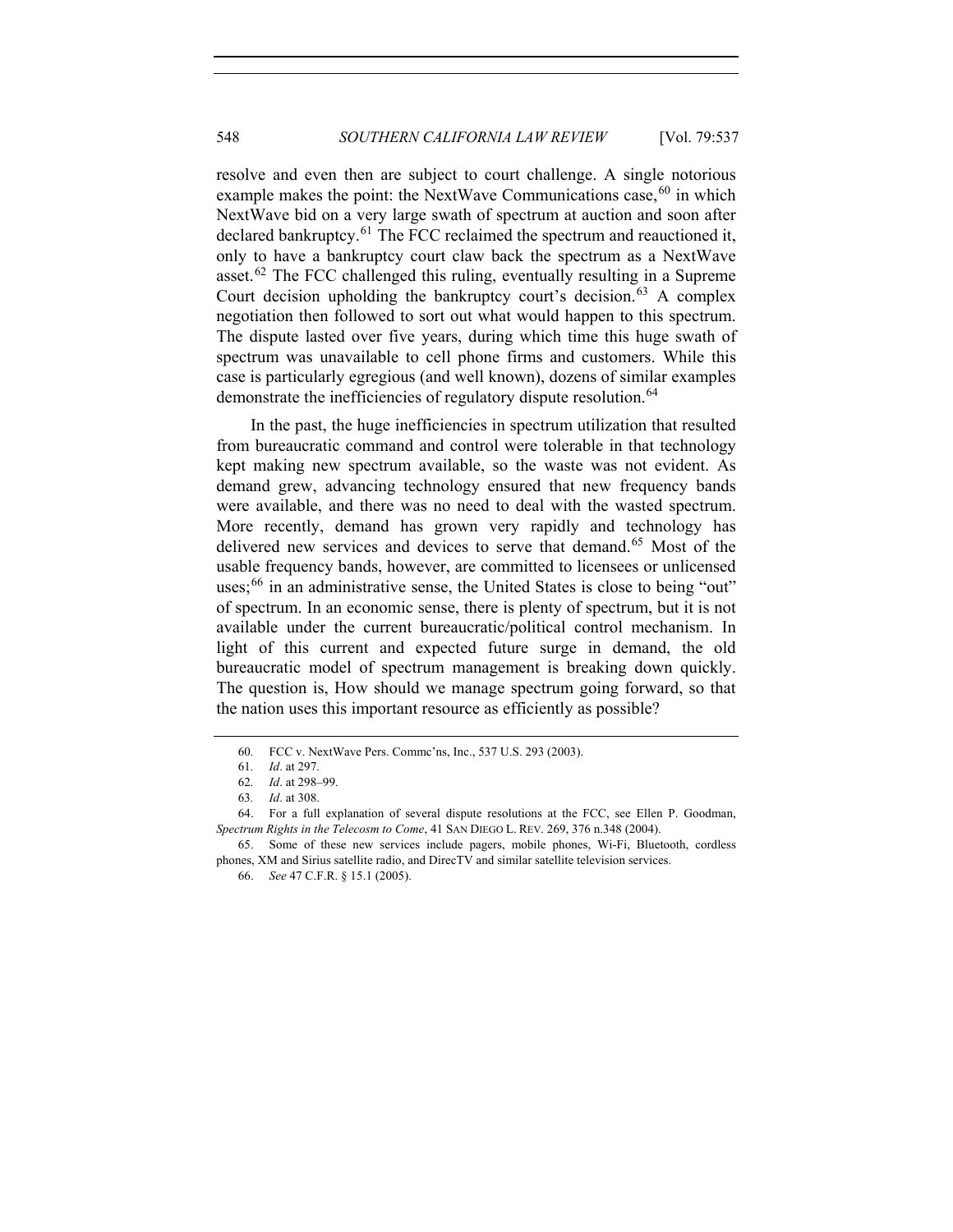#### V. CAN WE DO BETTER?

#### A. THE COASIAN ANSWER

Ronald Coase answered this question in his famous  $1959$  paper<sup>[67](#page-12-0)</sup> before anyone really asked it: place all licenses into private hands and let the market allocate licenses for specific frequency bands/ location/ power to ensure that licenses are put to their highest valued use.<sup>[68](#page-12-1)</sup> He noted that the extant system of bureaucratic allocation was exactly the wrong way to do it, and this was a task for which markets would yield a far superior outcome.[69](#page-12-2) As with most visionaries, he was thought to be a crackpot at the time, even by his colleagues at the University of Chicago: Professor Harry Kalven called his work "an insight more fundamental than we can use."<sup>[70](#page-12-3)</sup> FCC commissioners were more blunt and less kind.<sup>[71](#page-12-4)</sup> But the logic of Coase's suggestion was unassailable: a fundamental tenet of modern economics is the efficiency of market allocations (absent market failure) relative to the gross inefficiency of government allocation mechanisms.<sup>[72](#page-12-5)</sup> After years of tiresome preaching by economists, policymakers in some countries were willing to give markets a try. In 1989, New Zealand auctioned off its spectrum,  $73$  and in 1993 the U.S. Congress gave permission to the FCC for limited licensing via auctions, specifically for digital cellular telephony.<sup>[74](#page-12-7)</sup> The rights granted to licensees at auction, however, are quite limited and do not constitute ownership in any sense of the word. Licensees do not own their license, nor are they permitted to trade or sell it without FCC permission.<sup>[75](#page-12-8)</sup> They are not permitted to use the license for anything other than cellular communications. While auctions are an interesting first step, there is a long way to go before spectrum licenses can be freely traded in the market for whatever use the licensee wishes within the technical parameters of the license.

<span id="page-12-8"></span><span id="page-12-7"></span>74. Omnibus Budget Reconciliation Act of 1993, Pub. L. No. 103-66, 107 Stat. 312, 379–86 (codified as amended in scattered sections of 47 U.S.C.).

<sup>67.</sup> *See* Coase, *supra* note 4, at 1.

<sup>68.</sup> *Id*. at 35–40.

<sup>69</sup>*. Id*. at 36.

<span id="page-12-3"></span><span id="page-12-2"></span><span id="page-12-1"></span><span id="page-12-0"></span><sup>70.</sup> Harry Kalven, Jr., *Broadcasting, Public Policy and the First Amendment*, 10 J.L. & ECON. 15, 30 (1967).

<sup>71</sup>*. See* Hazlett, *supra* note 49, at 343.

<sup>72.</sup> Coase, *supra* note 4, at 14.

<span id="page-12-6"></span><span id="page-12-5"></span><span id="page-12-4"></span><sup>73.</sup> Ruth W. Pritchard-Kelly, Comment, *A Comparison Between Spectrum Auctions in the United States and New Zealand*, 20 MD. J. INT'L L. & TRADE 155, 163 (1996).

<sup>75. 47</sup> U.S.C. § 310(d) (2000).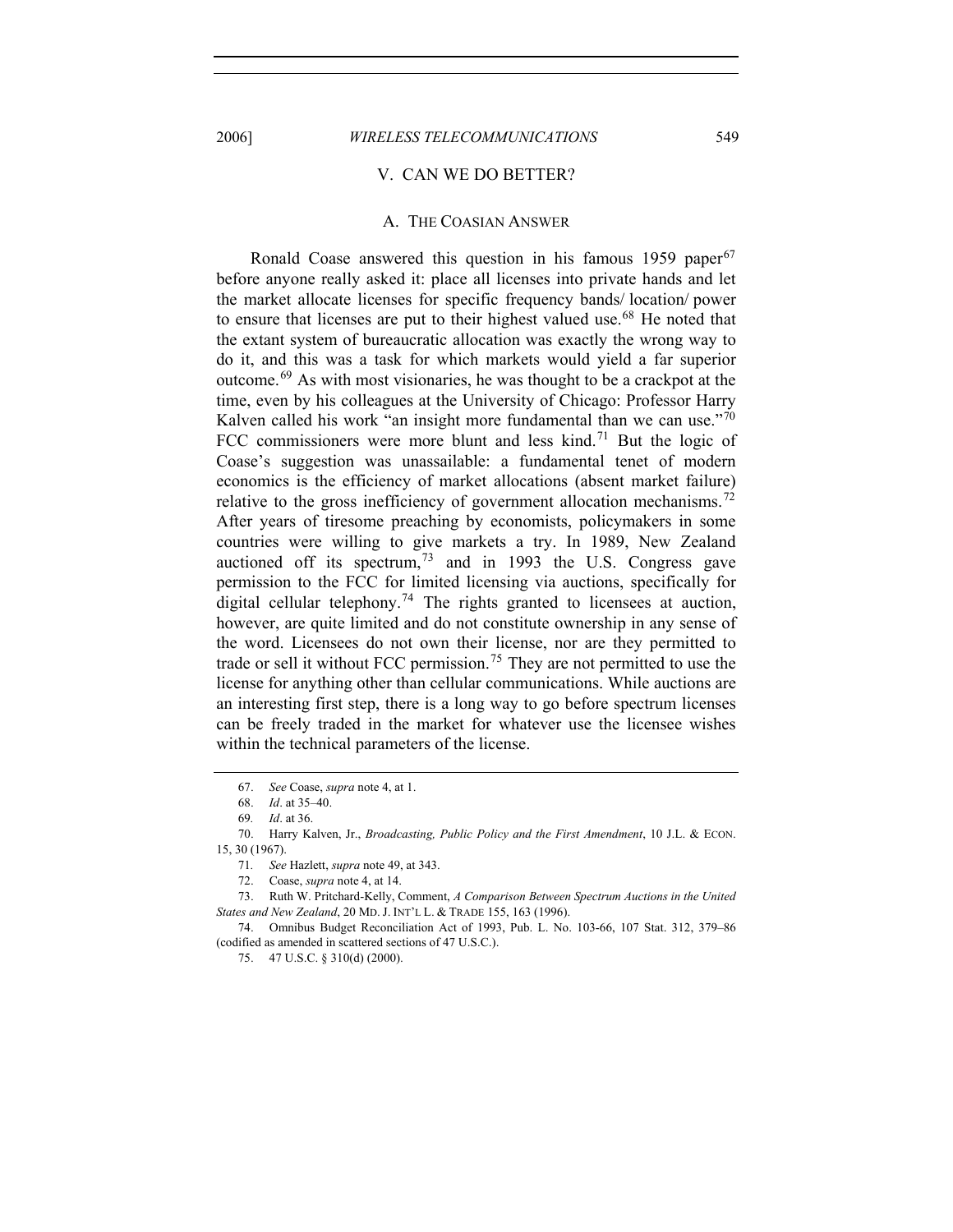As we survey the wreckage of the great government-controlled economies of the twentieth century, the logic of markets is even more evident than it was in Coase's time. The fall of the Soviet Union in 1989 began a somewhat bumpy transition period for the countries of Central and Eastern Europe toward market economies. Some have been so successful that they are now member states of the European Union.<sup>[76](#page-13-0)</sup> Similarly, the explosion of demand for wireless devices and services could be the start of a transition in the United States (perhaps not as bumpy) toward a market economy for spectrum.

#### B. THE TECHNO-UTOPIA OF THE COMMONS

In the past five years, however, a different model of "fixing" the command and control system has developed, primarily by technologists and legal scholars. This model critically depends on new technology that enables "smart" radios to control interference themselves.<sup>[77](#page-13-1)</sup> The advocates of this position argue that if the hardware built into the devices, such as handsets, can control interference,  $78$  than there is no need to establish licensed frequency bands to do so. Rather, we can permit all (or perhaps most) spectrum to be a "commons," in which anyone can use any device, provided it is equipped with the hardware that controls interference. One view is that this takes present day unlicensed bands to their logical conclusion; we control interference in the unlicensed bands simply by limiting power (built into the hardware).<sup>[79](#page-13-3)</sup> With the new technology, we have an even better means of controlling interference via hardware, so everything (or nearly so) can be unlicensed; a commons is created.

There are several stratagems for accomplishing this. The FCC has traditionally created low power spectrum rights that create minimal interference with the primary licensee.<sup>[80](#page-13-4)</sup> Such rights have traditionally been a locus of dispute and regulatory lobbying.<sup>[81](#page-13-5)</sup> A newer version of this

<span id="page-13-1"></span><span id="page-13-0"></span><sup>76.</sup> Examples include the former German Democratic Republic (East Germany), Poland, the Czech Republic, and Slovakia.

<sup>77</sup>*. See* Benjamin, *supra* note 12, at 2026 (describing spread-spectrum technology).

<sup>78</sup>*. Id.*

<span id="page-13-3"></span><span id="page-13-2"></span><sup>79.</sup> Power limits are in place in the unlicensed spectrum as it exists today. 47 C.F.R. § 15.407 (2005). But some commons advocates would abandon this restriction entirely and substitute a regime of mandatory protocols to prevent interference. Still another approach is espoused by Kevin Werbach: he would "optimize" interference through a tort-based dispute resolution mechanism. Werbach, *supra* note 30, at 892–93, 942.

<span id="page-13-4"></span><sup>80.</sup> *In re* Additional Spectrum for Unlicensed Devices Below 900 MHz & in the 3 GHz Band, 17 F.C.C.R. 25,632, 25,632 (2002); 47 C.F.R. § 15.205 (2005).

<span id="page-13-5"></span><sup>81.</sup> *See* Free Press: Issues: Low Power FM, http://www.freepress.net/issues/lpfm (last visited Mar. 26, 2006).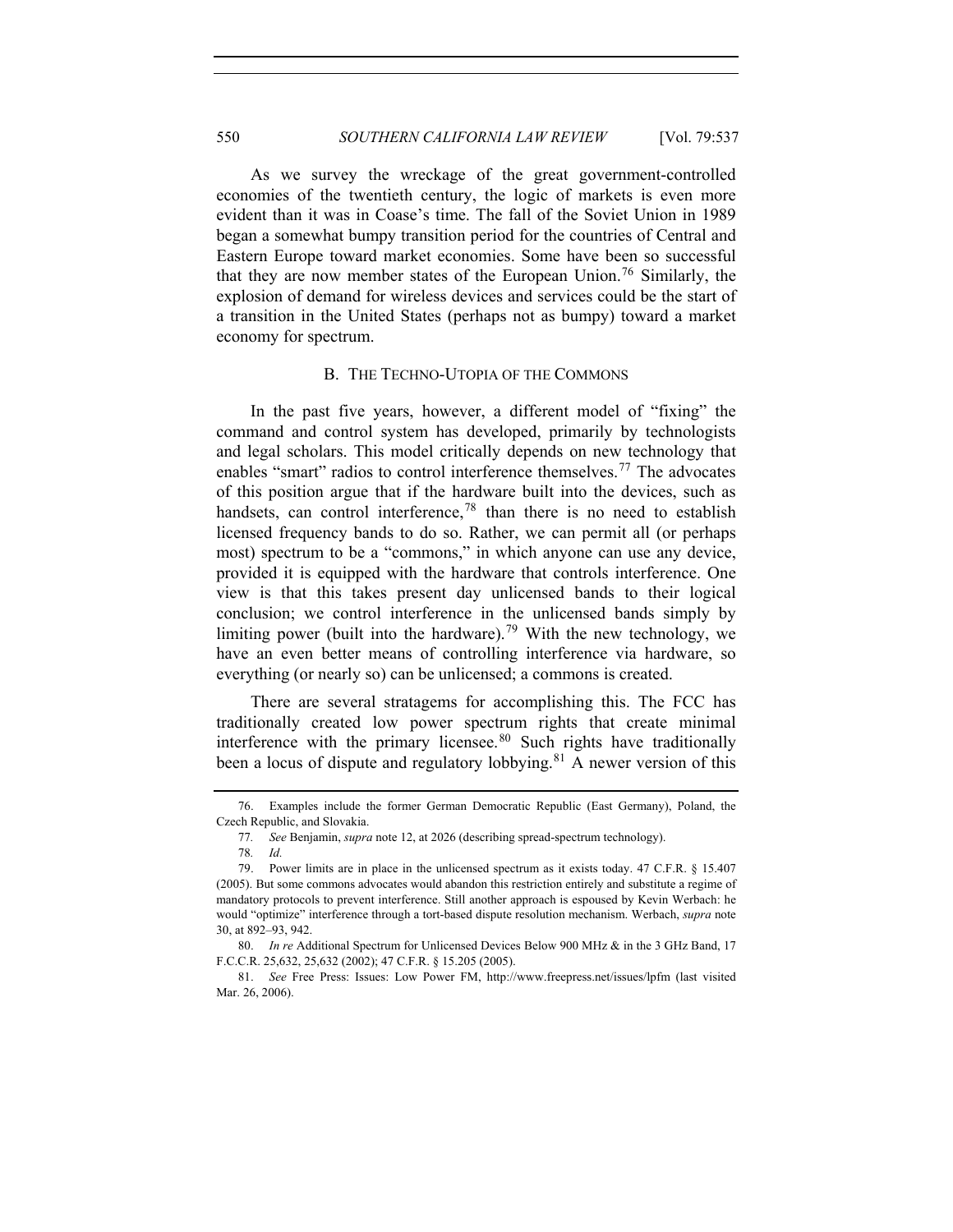is ultra-wideband ("UWB"), in which power levels are so low that transmissions throughout a wide swath of spectrum are virtually undetectable by standard receivers.  $82$  Encoding of the signal, however, permits UWB receivers to detect and decode the signal; in essence, the communication is interference-free.<sup>[83](#page-14-1)</sup> The FCC has recently permitted UWB to operate in the United States, although not without controversy.<sup>[84](#page-14-2)</sup> Advocates of UWB desired to transmit at a higher power, while licensees who might suffer interference insisted on lower power. Establishing the "noise floor" below which UWB can transmit is a disputatious regulatory issue.

Another new approach is cognitive, or agile, radio. With this technology, the transmitter detects which frequency bands are currently unused, and chooses one such band.<sup>[85](#page-14-3)</sup> Should another user, such as the primary licensee for this band, start to use the band, the cognitive radio would immediately vacate the band and switch seamlessly to the next unused band, much as a cellular telephone user is seamlessly switched from one cell tower to another as the user moves about during a call.<sup>[86](#page-14-4)</sup> This technology would permit high power transmission but would control interference by instantly vacating a band when the primary user demanded use. Cognitive radio promises to improve spectrum utilization through dynamic allocation of frequencies, compared to the static allocation of frequencies implicit in licensing.[87](#page-14-5) As the name implies, the new technology permits real-time spectrum allocation in response to demand, rather than ex ante static allocation.<sup>[88](#page-14-6)</sup>

Cognitive radio, however, poses serious interference threats, both in design and in use. As it turns out, the ability of any radio to detect when a primary licensee begins transmission—and thus forces the opportunistic users off the airwaves—is limited by topography<sup>[89](#page-14-7)</sup> and other features that

<span id="page-14-0"></span><sup>82.</sup> *In re* Revision of Part 15 of the Commission's Rules Regarding Ultra-wideband Transmission Sys., 17 F.C.C.R. 7435, 7436 (2002) [hereinafter Revision of Part 15].

<span id="page-14-1"></span><sup>83.</sup> *See* UWB Forum, About Ultra-wideband, http://www.uwbforum.org/index.php?option= com\_content&task=view&id=20&Itemid=48 (last visited Mar. 26, 2006).

<sup>84</sup>*. See* Revision of Part 15, *supra* note 82.

<span id="page-14-3"></span><span id="page-14-2"></span><sup>85</sup>*. See* Benjamin, *supra* note 12, at 2026–28. *See also* SPECTRUM TASK FORCE, *supra* note 6, at 29–30.

<span id="page-14-5"></span><span id="page-14-4"></span><sup>86.</sup> Yochai Benkler, *Some Economics of Wireless Communications*, 16 HARV. J.L. & TECH. 25, 62 (2002).

<sup>87</sup>*. See* SPECTRUM TASK FORCE, *supra* note 6, at 29.

<sup>88.</sup> Benkler, *supra* note 86, at 62–63.

<span id="page-14-7"></span><span id="page-14-6"></span><sup>89.</sup> This can occur, for example, if the primary licensee and the opportunistic radio are on opposite sides of a mountain or other radio-opaque obstruction; they would not be able to "hear" each other, even though a common listener could hear both and be subject to interference if both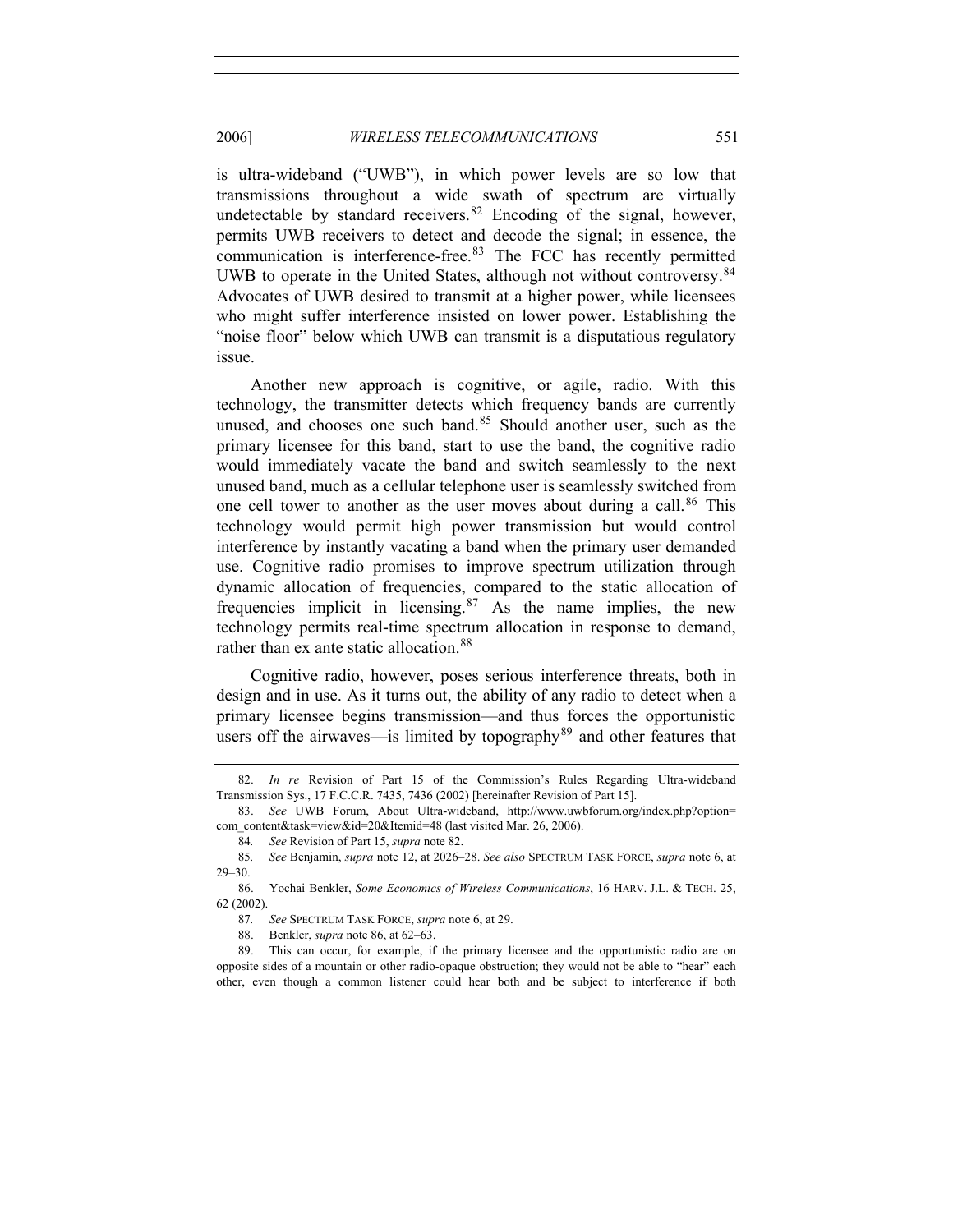552 *SOUTHERN CALIFORNIA LAW REVIEW* [Vol. 79:537

could result in interference fairly often, even if the hardware works perfectly.[90](#page-15-0)

## VI. TWO RADICALLY DIFFERENT SOLUTIONS TO THE "SAME" PROBLEM

Both advocates of property rights for spectrum licenses and advocates of the commons completely agree on the huge inefficiencies of the traditional command and control system. $91$  How is it that the two camps arrive at two radically different reform strategies? It appears there are two interrelated drives for this surprising difference in view. The first relates to *why* the command and control regime has failed so miserably. For Coasian property rights advocates, the problem is simple: *government regulation*, the core of the command and control system, is the problem.<sup>[92](#page-15-2)</sup> Licensing itself is not a problem; in fact, it fits well into a property rights model.<sup>[93](#page-15-3)</sup> The problem is the management and control of spectrum by a political bureaucracy that has led, and will continue to lead, to productivity and allocation inefficiencies.  $94$  The analogy to the bureaucratic allocation

<sup>(</sup>unknowingly) transmitted at the same time. *See In re* Wireless Operations in the 3650–3700 MHz Band, 20 F.C.C.R. 6502 (2005). Therefore, "listen before talk" protocols would not avoid interference. One suggested solution is to require all transmitters to communicate with a central database (perhaps government-managed) that would act as the "traffic cop," granting and retracting permission to transmit in real time, rapidly enough to ensure that handoffs are seamless. *See* D. RAYCHAUDHURI, WINLAB, RESEARCH ON SPECTRUM TECHNOLOGY AND POLICY: AN INTERIM REPORT (2004), *available at* http://www7.nationalacademies.org/cstb/wireless\_ppt\_raychaudhuri.pdf. Of course, this centralized solution is a far cry from letting the hardware solve the interference problem.

<span id="page-15-0"></span> <sup>90.</sup> The deployment of cognitive radio promises to be a nightmare for enforcement against interference in either a property regime or a commons regime. In most cases, a licensee will have but a few neighbors in frequency or geographic space and will have no difficulty determining the cause of interference and whether the interferer is violating license restrictions. With cognitive radio, the interferer can show up in any frequency band, briefly (but significantly) interfere, and then disappear undetectably. Enforcing restrictions on such fast-moving, opportunistic interferers is virtually impossible; widespread abuse is likely to be the result, earning this technology the sobriquet "hit and run radio."

<span id="page-15-1"></span><sup>91</sup>*. See* SPECTRUM TASK FORCE, *supra* note 6, at 2. The FCC itself has been a leader in seeking alternatives to the traditional command and control system. Indeed, it was early work at the FCC in the 1980s that established the framework for auctions eventually approved by Congress in 1993. *See generally* Evan Kwerel & Alex Felker, *Using Auctions to Select FCC Licensees* (FCC, Office of Plans & Policy, Working Paper No. 16, 1985), *available at* http://www.fcc.gov/Bureaus/OPP/working \_papers/oppwp16.pdf. More recently, the FCC's *Report of the Spectrum Policy Task Force* urged migration to alternative spectrum management regimes. *See* SPECTRUM TASK FORCE, *supra* note 6, at 30–31.

<span id="page-15-2"></span><sup>92.</sup> Coase, *supra* note 4, at 18.

<span id="page-15-4"></span><span id="page-15-3"></span><sup>93</sup>*. Id*. at 14–16, 18.

<sup>94</sup>*. Id*. at 18.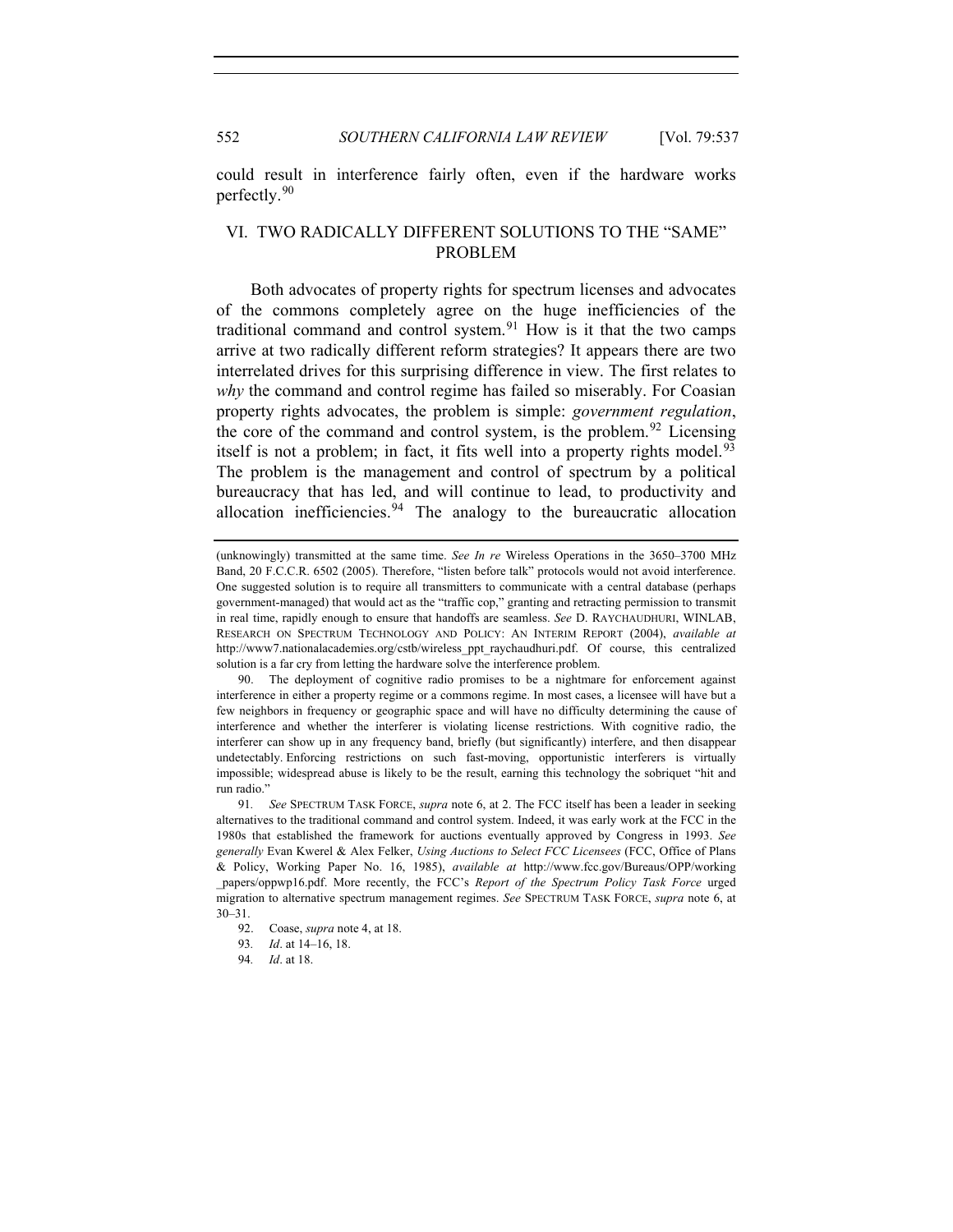mechanisms of centrally planned economies is strong. In previous work, I have referred to the FCC as the "GOSPLAN"<sup>[95](#page-16-0)</sup> of U.S. spectrum.<sup>[96](#page-16-1)</sup>

Commons advocates, on the other hand, view the primary problem of the traditional command and control regime as the *static allocation of spectrum via licensing*. [97](#page-16-2) Licensing, in this view, not only introduces a rigid and static system into what should be a highly dynamic means of spectrum management, but also leads to private and exclusive control of licensed spectrum, where spectrum is a public asset that should be managed for the public good. $98$  From this perspective, licensing is about the exclusive use and denial of access to this public asset; the commons is about ensuring that all have access to it.<sup>[99](#page-16-4)</sup> And now, technology promises to enable this happy state of affairs.<sup>[100](#page-16-5)</sup>

The second reason motivating two divergent solutions to the spectrum management problem relates to the intellectual tradition of the two advocate groups. As Coase's article suggests, economists observe and analyze the power of the market to reveal customers' needs, to adapt to new technology, and to ensure that resources move to their highest valued uses.<sup>[101](#page-16-6)</sup> Taking the concept of licenses as a given, Coase recommended unleashing this power by establishing property rights in licenses, constrained only by technical parameters (power, frequency, location) and not (as today) by use constraints.<sup>[102](#page-16-7)</sup> Let licenses be bought, sold, traded, subdivided, and aggregated, just as is all property in markets.

Some technologists and legal scholars have a tradition that springs from the early days of the Internet, exemplified by the words of John Perry

- 97*. See* SPECTRUM TASK FORCE, *supra* note 6, at 8; Werbach, *supra* note 30, at 874.
- 98*. See* Benkler, *supra* note 86, at 64–65.
- 99*. Id.*
- 100. Werbach, *supra* note 30, at 874.

<span id="page-16-0"></span><sup>95.</sup> GOSPLAN was the supreme economic planning agency in the former Soviet Union, responsible for the detailed production and distribution plans for all Soviet economic activity. Russell Carlberg, *The Persistence of the Dirigiste Model: Wireless Spectrum Allocation in Europe,* à la *Francaise*, 54 FED. COMM. L.J. 129, 133 n.14 (2001). Of course, it was the very antithesis of a decentralized market system, and after the economic collapse of the Soviet Union, GOSPLAN became a symbol for all that was wrong with central planning by a government agency. *See* Cait Murphy, *The Makers of Europe Inc.*, FORTUNE, Nov. 22, 1999, at 201.

<span id="page-16-2"></span><span id="page-16-1"></span><sup>96.</sup> Gerald Faulhaber & David Farber, *Spectrum Management: Property Rights, Markets, and the Commons* 5 (Telecomm. Policy Research Conference Program, Working Paper No. 24, 2002), *available at* http://tprc.org/papers/2002/24/SPECTRUM\_MANAGEMENTv51.pdf.

<span id="page-16-7"></span><span id="page-16-6"></span><span id="page-16-5"></span><span id="page-16-4"></span><span id="page-16-3"></span><sup>101.</sup> Coase, *supra* note 4, at 18–19. Of course, market failures can significantly interfere with this process, as economists are the first to point out. *Id.* But even if markets do not operate with perfect efficiency, the power of private incentives to achieve superior outcomes is impressive. For a comparison of market and nonmarket systems generally, see *supra* note 95.

<sup>102.</sup> Coase, *supra* note 4, at 14, 25.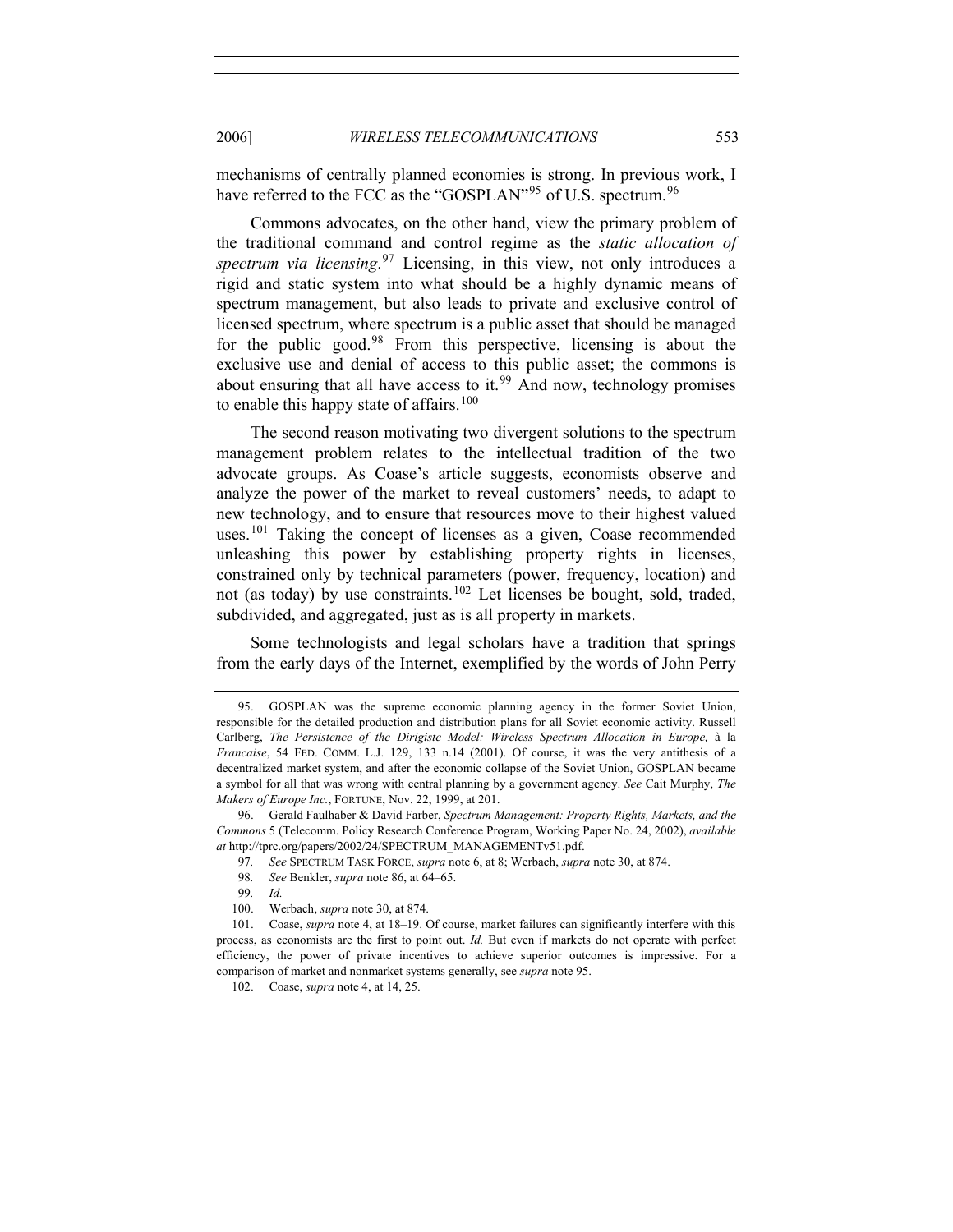Barlow: "We will create a civilization of the Mind in Cyberspace. May it be more humane and fair than the world your governments have made before."[103](#page-17-0) This is a view of the Internet—and by extension, spectrum—in which users interact creatively without the need of governments or corporations; a common space in which we are all producers and consumers, creators and innovators, without need of lawmakers and private property. For at least some legal scholars, this view meshes nicely with a distrust of private enterprise, suspicions about markets, and a faith that the Internet will save us from both.[104](#page-17-1)

## VII. OVERARCHING LEGAL REGIME: WHAT IS THE BEST WAY FORWARD?

The issues contested by the advocates of the two reforms are fundamental: which regime is best suited to the enormous growth in demand and evolving technology of the future? Each represents not simply a tweak on existing systems, nor small differences in spectrum management, but rather entirely different organizing principles for spectrum. Which solution results in greater benefits to the U.S. public?

While early commons advocates espoused complete communization of the spectrum,  $105$  it soon became clear this was beyond the pale. Many applications such as airport radars, broadcast radio, and television, continuously transmitted high power with no need for sharing.<sup>[106](#page-17-3)</sup> For these applications, commons and the new technologies were, at best, unnecessarily costly to achieve what exclusive licenses already gave them, and at worst, disabling.<sup>[107](#page-17-4)</sup> Many of these legacy applications (and perhaps new ones, as well) required dedicated spectrum and could not easily exist in a fully commons world.<sup>[108](#page-17-5)</sup> Commons advocates suggested that spectrum be partitioned into licensed spectrum and unlicensed—or commons— spectrum with perhaps the latter predominating.<sup>[109](#page-17-6)</sup> There were suggestions

<span id="page-17-0"></span><sup>103.</sup> John Perry Barlow, A Declaration of the Independence of Cyberspace (Feb. 8, 1996), http://homes.eff.org/~barlow/Declaration-Final.html.

<span id="page-17-1"></span><sup>104</sup>*. See* LAWRENCE LESSIG, THE FUTURE OF IDEAS: THE FATE OF THE COMMONS IN A CONNECTED WORLD 265–68 (2001); Benkler, *supra* note 8, at 388–94.

<span id="page-17-6"></span><span id="page-17-5"></span><span id="page-17-4"></span><span id="page-17-3"></span><span id="page-17-2"></span><sup>105</sup>*. See, e.g.*, Benkler, *supra* note 86, at 28 n.7; Eli Noam, *Taking the Next Step Beyond Spectrum Auctions: Open Spectrum Access*, IEEE COMM. MAG., Dec. 1995, at 66.

<sup>106</sup>*. See* Werbach, *supra* note 30, at 942.

<sup>107</sup>*. Id.*

<sup>108</sup>*. Id.*

<sup>109.</sup> Benkler, *supra* note 86, at 32–36, 82–83; Werbach, *supra* note 30, at 942–43.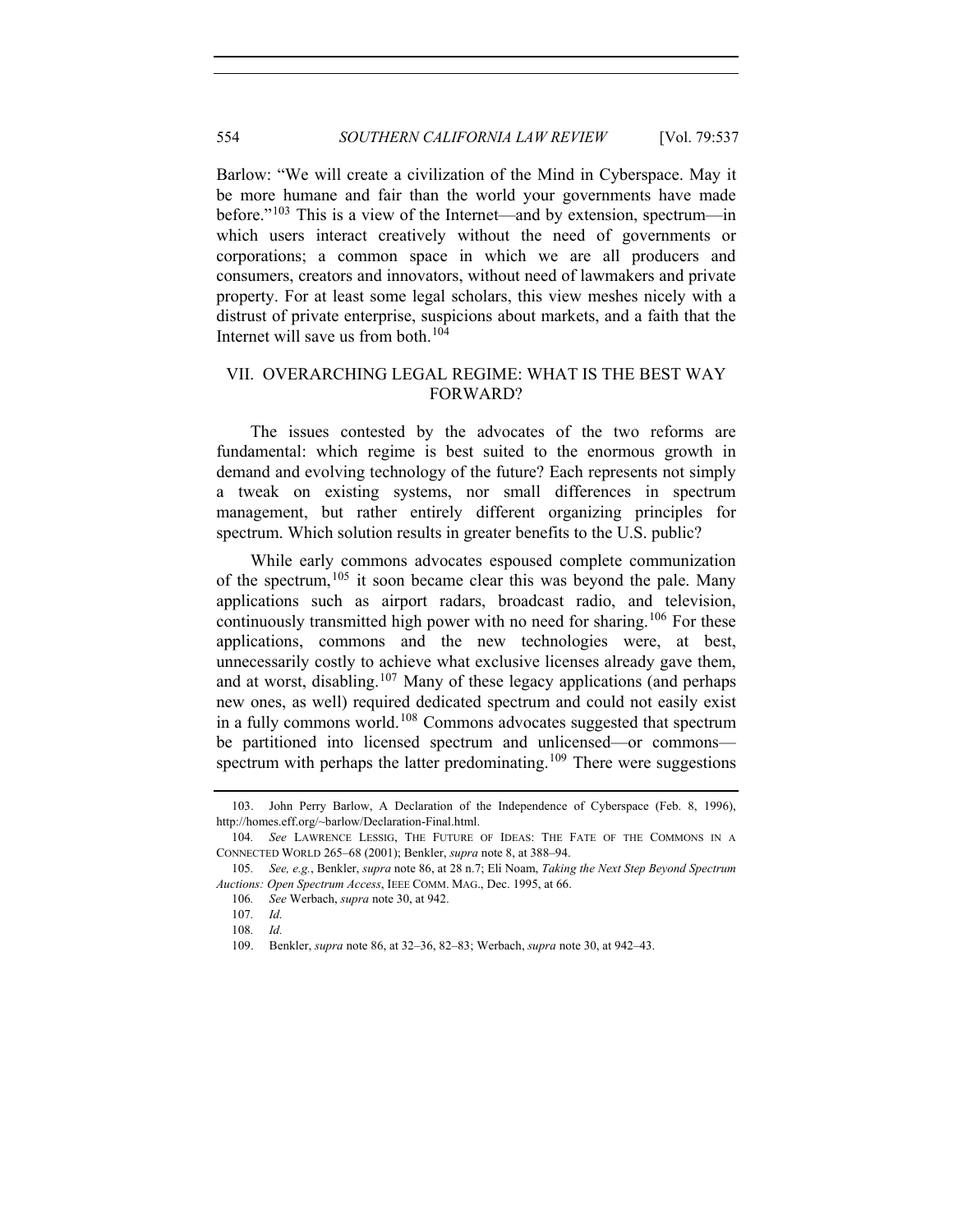that this dual system could be run as a social and economic experiment for perhaps ten years, after which the FCC would decide who had won.<sup>[110](#page-18-0)</sup>

Two conclusions come from this debate: (1) a pure commons regime is not a feasible alternative, as such a regime cannot accommodate exclusive use at all; and (2) the resulting regime would be influenced heavily by regulation, which would decide how much spectrum to allocate to licensed and unlicensed commons and how that allocation would change over time. In other words, spectrum would continue to be regulated. The original vision that hardware control of interference would substitute for regulatory control was lost; regulators would still rule the roost.

But we need to ask the question in reverse: would a property rights regime preclude the development of commons in some parts of the spectrum? Even more, would a property rights regime result in purely exclusive use and denial of access? In both cases, the answer is in the negative. In fact, a property rights model easily encompasses commons use. Government can own swaths of spectrum which it then devotes to commons use, much as it does today with unlicensed frequency bands.<sup>[111](#page-18-1)</sup> This is quite similar to real estate, in which governments own land and may use the land either for government purposes, (such as a military base or a post office) or for public access (such as a national park or Central Park, the latter property owned by the city of New York). In a property regime, governments can act like any other property owner, and commit their assets to whatever purpose voters wish to support. Thus, while a property regime can easily accommodate commons, a commons regime cannot accommodate exclusive-use property. This suggests that a property regime may be substantially more robust than a commons regime—even a commons regime supported by regulation.

Is the Internet model of open access to all appropriate for spectrum? At the most basic level, the answer must be no. A server connected to the Internet whose owner decides to shun the use of the  $TCP/IP$  protocol<sup>[112](#page-18-2)</sup> for her own protocol would (1) be ignored by everyone else, (2) generate no

<sup>110</sup>*.* Benkler, *supra* note 86, at 81–83.

<span id="page-18-1"></span><span id="page-18-0"></span><sup>111</sup>*. But see id.* at 64–65 (doubting the federal government's ability to restrain itself by either forgoing potential revenue and refraining from auctioning the spectrum or setting aside treasury funds for purchasing spectrum at market price for unlicensed use). By setting up a "dual system" as previously suggested by the Spectrum Policy Task Force, however, the government has created a de facto wireless park already, having forgone the revenue that an auction might bring. *See* SPECTRUM TASK FORCE, *supra* note 6, at 30–31.

<span id="page-18-2"></span><sup>112.</sup> TCP/IP (Transmission Control Protocol/ Internet Protocol) is part of the Internet Protocol Suite. The Internet Protocol Suite is the set of communications protocols that implements the protocol stack on which the Internet and most commercial networks run.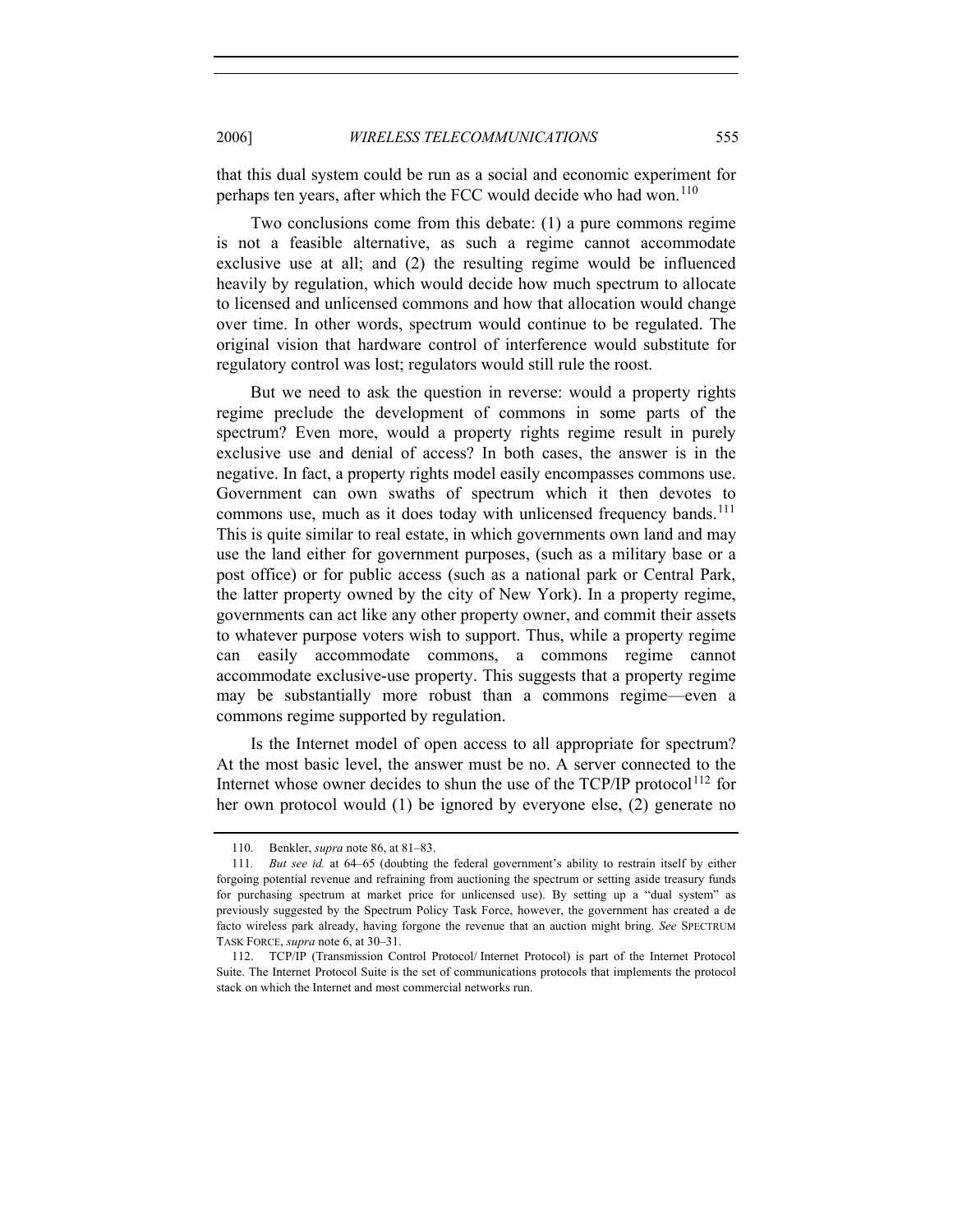interference, and (3) make the user of the server worse off. In spectrum, however, an operator that chooses to exceed power limits would (1) annoy all other users, (2) generate lots of interference, and (3) make the operator better off because the operator could reach more receivers with higherthan-legal power. In other words, in spectrum there are incentives to break the protocols that help the offender and make others worse off. On the Internet, there are no incentives to cheat and no possibility of interference.<sup>[113](#page-19-0)</sup>

The conclusion is obvious: there must be rules and the rules must be enforced in all frequency bands. The only issues left are: who sets the rules, and who enforces them. In the case of private property, the owner sets the rules and those who use the property must abide by them. The owner must enforce the rules, as well. For example, the owner of a hotel invites guests to stay but sets the price, establishes rules, and enforces those rules on guests. In a public commons context, the city of New York sets the price of using Central Park (at zero), establishes rules, and enforces them on all visitors. In the spectrum context, Verizon Wireless controls licenses for frequencies used in wireless telecommunications, sets the rules for use, and polices those rules. In contrast, the FCC sets the rules for use of unlicensed spectrum by cordless telephones and Wi-Fi access points, and may also enforce them.<sup>[114](#page-19-1)</sup> The main rule for such devices is a rather severe power  $\lim_{t\to 1}$  that ensures that interference with devices at some distance is unlikely.

<span id="page-19-0"></span><sup>113.</sup> In fact, there are ways to generate significant amounts of annoying (even disabling) interference using the Internet: spam, spyware, worms, and viruses abound on the Internet and constitute a major problem for users. Curiously, the very properties of the Internet most beloved by enthusiasts permit this—openness and anonymity, without which such bad behavior could be easily policed and minimized. Compare, for example, the effectiveness of the Federal Trade Commission's "Do Not Call" list in drastically reducing unwanted telemarketing calls, where the network used is the proprietary telephone system, with the complete ineffectiveness of the CAN-SPAM Act, which has had no apparent effect on spam, where the network used is the public open and anonymous Internet. *See* CAN-SPAM Act of 2003, Pub. L. No. 108-187, § 877, 117 Stat. 2699 (codified as amended at 15 U.S.C.A. §§ 7701–7707 (West Supp. 2004); 18 U.S.C.A. § 1037 (West Supp. 2004)); CAN-SPAM Act of 2003, http://en.wikipedia.org/wiki/CAN-SPAM (last visited Mar. 26, 2006); Federal Trade Commission—The Do Not Call Registry, Consumer Information, http://www.ftc.gov/bcp/conline/ edcams/donotcall/coninfo.html (last visited Mar. 26, 2006).

<span id="page-19-1"></span><sup>114. 47</sup> C.F.R. § 15.1 (2005) (prohibiting all transmissions not in accordance with FCC regulations); 47 C.F.R. § 15.401 (2005) (setting technical requirements for unlicensed national information infrastructure ("U-NII") devices).

<span id="page-19-2"></span><sup>115.</sup> The difficulty of enforcing such limits was manifest at the time of the citizens' band ("CB") radio boom in the 1970s, when the FCC was receiving 100,000 complaints a year about power-boosted CBs that enabled the user to communicate over greater distances but interfered with other users and broadcast television reception. *See* Faulhaber & Farber, *supra* note 96, at 191.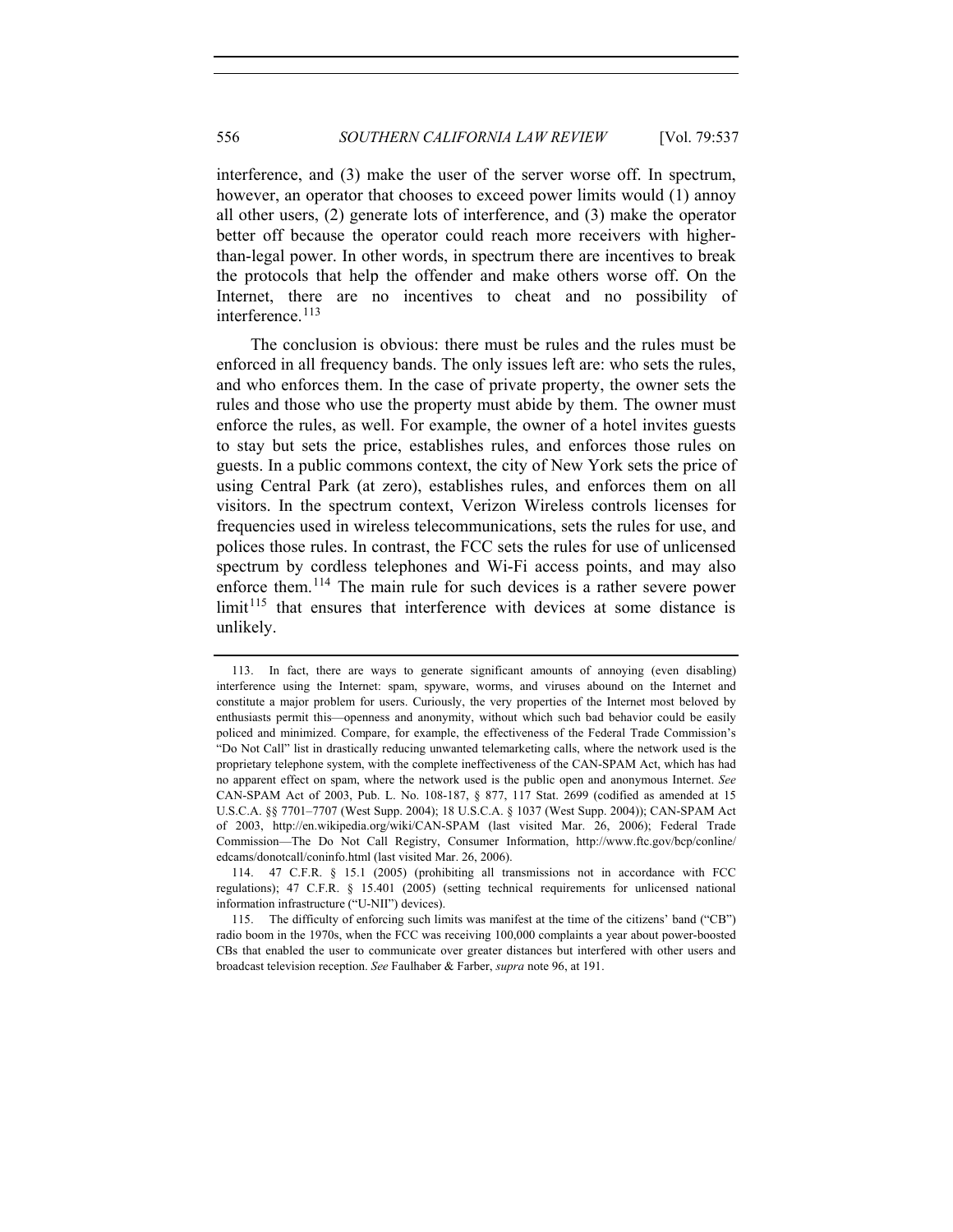#### 2006] *WIRELESS TELECOMMUNICATIONS* 557

Provided that there is plenty of both licensed and unlicensed spectrum, we need not be concerned; users will figure out which rules they like best and migrate to those services. In a property regime, a high demand for commons/ unlicensed spectrum will result in governments providing more of it in response to voter demand evidenced by voters buying it on the market. In a regime where the regulator controls everything, including the overall allocation of spectrum between the market and commons, then meeting the needs of users requires political mediation through the regulator to ensure that this demand is met. The track record of the FCC in this regard is quite poor.<sup>[116](#page-20-0)</sup> There are two levels here: setting and enforcing the operating rules, and setting the overall allocation rules. The latter constitutes the overarching regime. Property advocates argue that the overall allocation rules for spectrum should be established via property rights and markets, as they are throughout the rest of the economy. Government should only have control over frequency licenses that it actually owns, and then only to the extent of control possessed by any owner.

Commons advocates argue that the overall rules for spectrum should be controlled by the government—presumably the FCC—with a "thumb on the scale" in favor of commons/unlicensed spectrum.<sup>[117](#page-20-1)</sup> Thus, the bureaucrats decide, not the market. Commons advocates claim the new technology favors a commons regime.<sup>[118](#page-20-2)</sup> But this simply is not true. Technology is neutral regarding the overarching legal regime; UWB and cognitive radio, as well as mesh networks, function either in a commons regime or a property regime. The new technology, however, is necessary for a commons regime to work at all. Were it not for the new technology, there would be little discussion of a commons regime—the technology enables the regime. The converse is not true, however; a commons regime is not at all necessary for the deployment of these new technologies.<sup>[119](#page-20-3)</sup>

A key determinant in the performance of any overarching legal regime is dispute resolution. Inevitably, any system with the potential for

<sup>116</sup>*. See, e.g.*, Coase, *supra* note 4, at 18. *See also* Goodman, *supra* note 64, at 376 n.348.

<sup>117.</sup> Benkler, *supra* note 86, at 32–36; Werbach, *supra* note 30, at 972–73.

<sup>118.</sup> Benkler, *supra* note 86, at 32.

<span id="page-20-3"></span><span id="page-20-2"></span><span id="page-20-1"></span><span id="page-20-0"></span><sup>119.</sup> Benjamin, *supra* note 12, at 2016. Often discussions of new wireless technologies assume that UWB, cognitive radios, and mesh networks are either commercially deployed or about to be deployed in the coming months. *See* Werbach, *supra* note 30, at 900–01. The fact is that such technologies are not available at your local Radio Shack and have little prospect of being available for a number of years, if ever. *See* Benjamin, *supra* note 12, at 2029–32. My experience at Bell Telephone Laboratories taught me that technologists must dream, but must also be humble in getting their dreams to market. Many are called but few are chosen.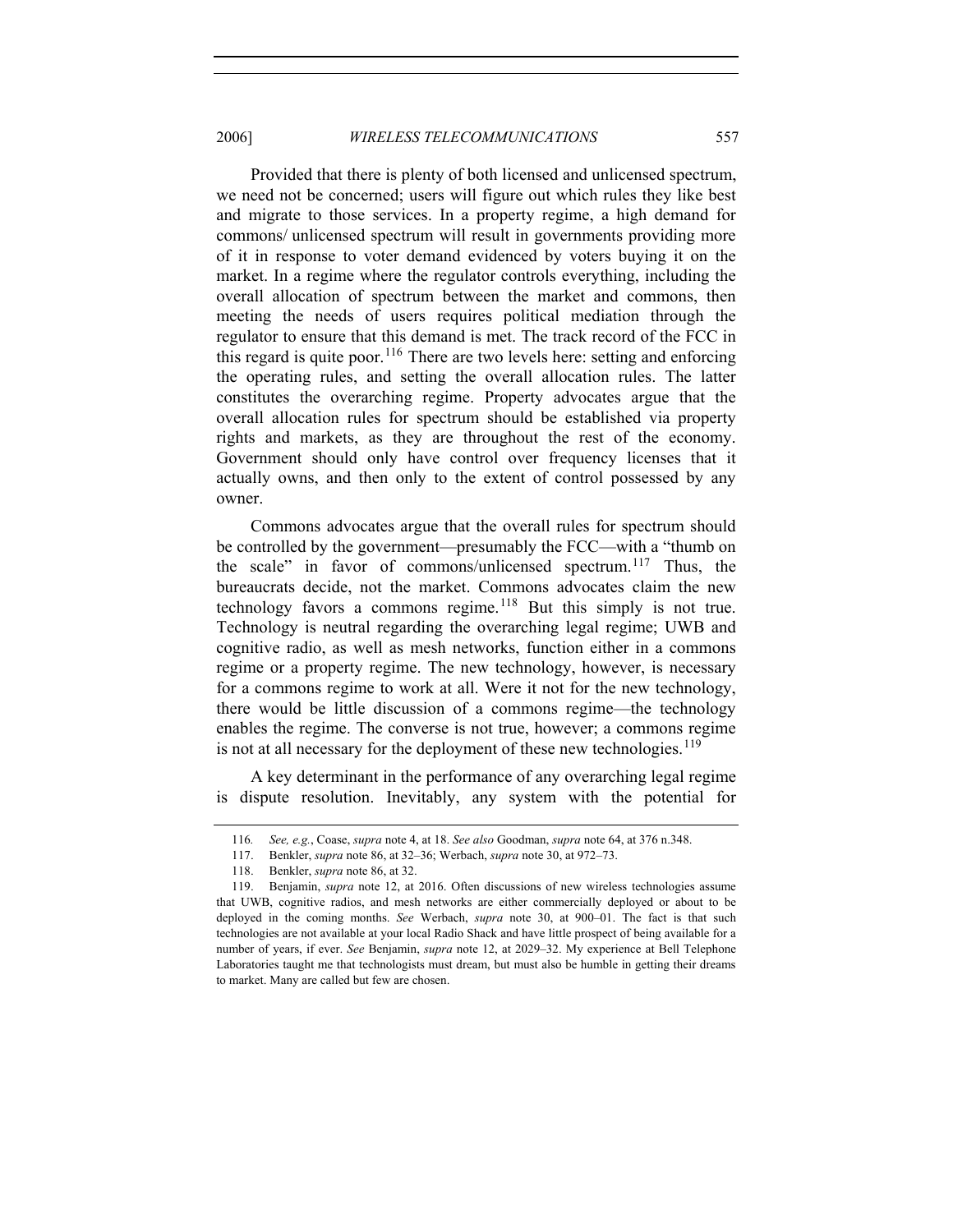interference will involve disputes, which are tedious and costly to resolve, even in the best of circumstances. Under the current regulatory regime, dispute resolution lies with the FCC.[120](#page-21-0) As noted before, the FCC's track record on dispute resolution is appalling.<sup>[121](#page-21-1)</sup> Disputes drag on for many years as the FCC attempts to reach consensus, third parties intervene in hopes of disadvantaging competitors, and in the end, parties may seek redress in the courts, which, if successful, may result in a remand of the issue back to the FCC, where the process starts all over again. In a property regime, the locus of dispute resolution would be the courts. If I am a licensee and I experience interference that I can prove occurred as a result of your having violated a condition of your license, then I take you to court to seek injunctive relief.<sup>[122](#page-21-2)</sup> While courts may have their own inefficiencies, the rest of the economy seems to work quite well against the backdrop of the courts. If the property rights are written clearly and carefully,  $123$  then the courts likely will be able to interpret them successfully, and furthermore, most cases would be settled by negotiations if the rules are clear.

#### VIII. CONCLUSION

The history of wireless teaches us a number of things: (1) bureaucratic regulation is hugely inefficient; (2) markets indeed work, as evidenced by cellular; (3) there is a role for both licensed and unlicensed spectrum; and (4) the market is best positioned to determine the appropriate mix and the uses to which each is put. These lessons point the way forward, to an overarching legal regime of property rights, eliminating the role of government as the overseer of the spectrum economy.

While the FCC can, and has, gone some way to accommodate flexible spectrum use, it can only go so far without a specific congressional mandate to establish a property rights system in spectrum and develop a transition plan to this new regime. As Congress is currently contemplating

<span id="page-21-0"></span><sup>120</sup>*. See, e.g.*, Red River Broad. Co. v. FCC, 98 F.2d 282, 285 (D.C. Cir. 1938); 47 C.F.R. § 1.701 (2005).

<sup>121</sup>*. See* Goodman, *supra* note 64, at 376 n.348.

<span id="page-21-2"></span><span id="page-21-1"></span><sup>122.</sup> For a discussion of the superiority of trespass law and injunctive relief over a liability rule, see Gerald R. Faulhaber, *The Question of Spectrum: Technology, Management, and Regime Change*, 4 J. ON TELECOMM. & HIGH TECH. L. 111, 141–42 (2005). For an excellent critique of nuisance law in this instance, see Goodman, *supra* note 64, at 326–59.

<span id="page-21-3"></span><sup>123.</sup> This is a big "if." Establishing clear, easy-to-verify-and-measure property rights is a very substantial task that must be undertaken before a property regime is put into place. Current technical license limitations are a starting point, but only that. Great care must be taken when casting rules that are easy to interpret, measure, and enforce.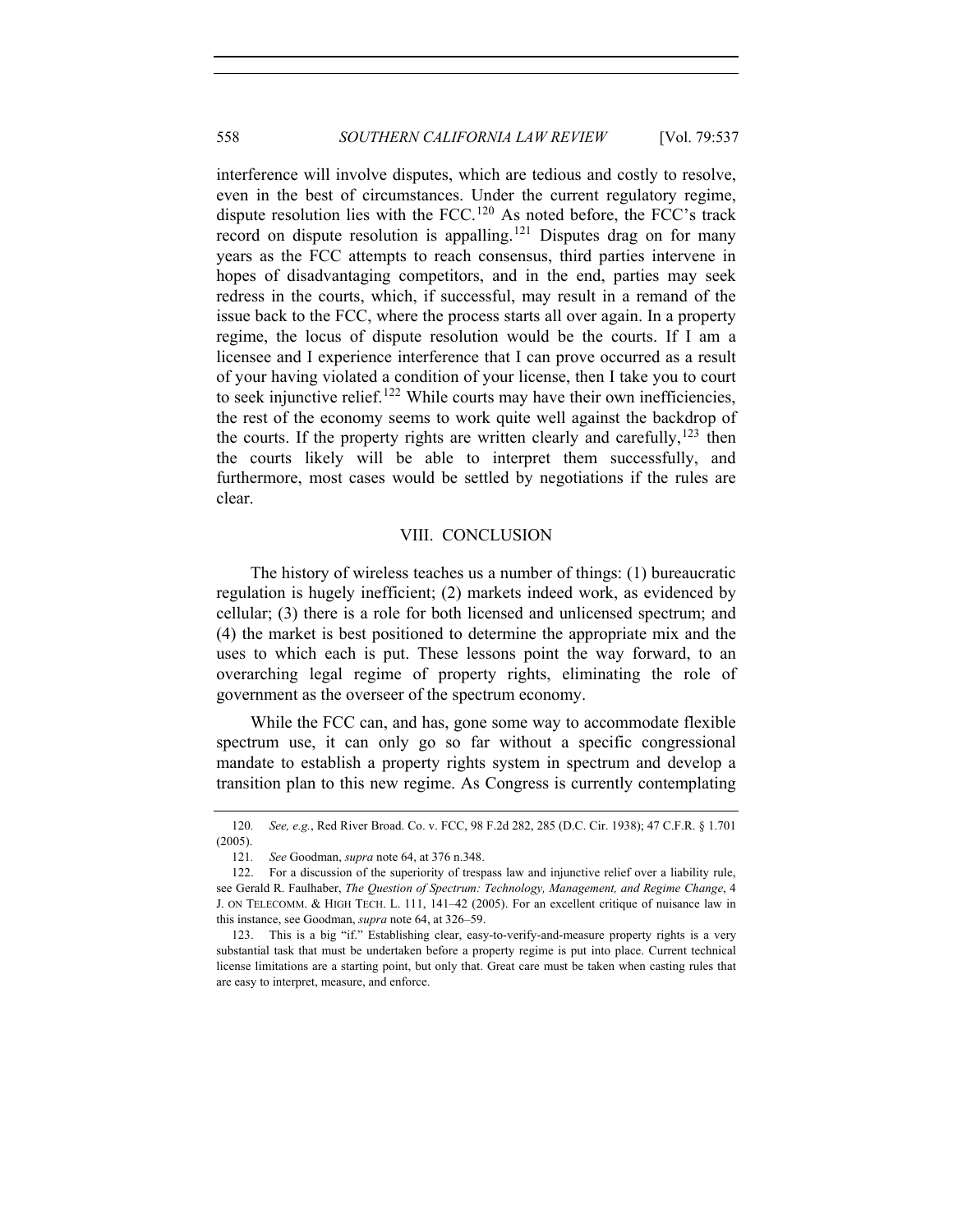new telecommunications legislation,  $124$  this issue should be at the top of its agenda.

 Of all areas of telecommunications, wireless is the mode poised for enormous growth, not only promising, but also delivering, value to customers and citizens in the United States and around the globe. The traditional wireline voice business is shrinking and wireless is growing by leaps and bounds, without government subsidies. The value proposition of wireless telecommunications improves daily; the only limits are those imposed by our archaic bureaucratic means of allocating and assigning spectrum. It is time to unlock the spectrum from the government vault and let the combined power of technology and the market show what it can do.

<span id="page-22-0"></span><sup>124</sup>*. See, e.g.*, Internet and Universal Service Act of 2006, S. 2256, 109th Cong. (2006); Community Broadband Act of 2005, S. 1294, 109th Cong. (2005); H.R. 1661, 109th Cong. (2005); Telecommunications Ownership Diversification Act of 2005, H.R. 1473, 109th Cong. (2005); Native American Connectivity Act, S. 535, 109th Cong. (2005).